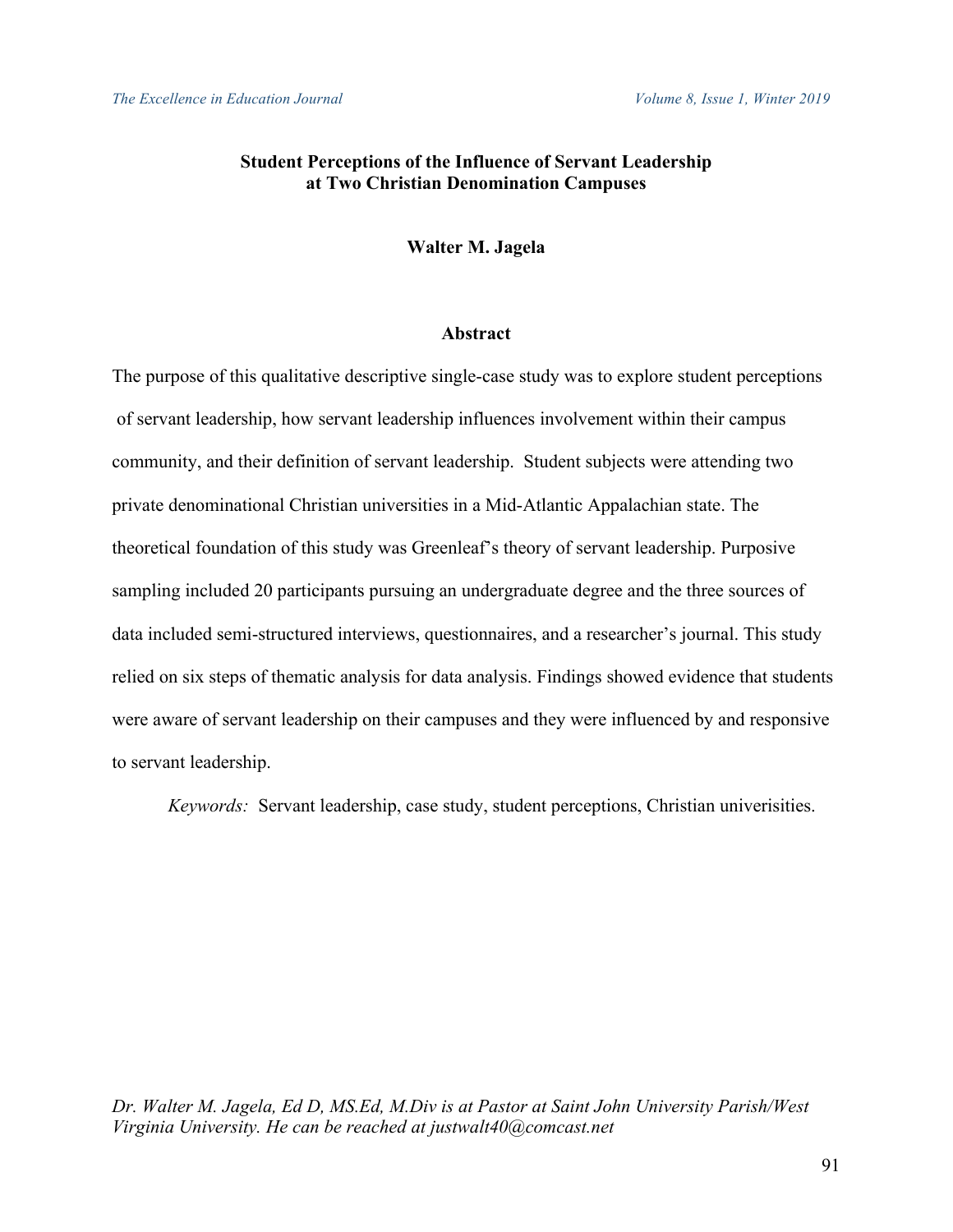Leadership is not simply the actions of the leader but the relationship and interactions between the leaders and the followers (Spears, 2010). While Greenleaf (1977) has been recognized as the founder of servant leadership, following exploration of human motivation to lead rather than be led, this form of leadership has been further developed and expanded upon over the last several decades (Bowman, 2005). According to Bowman (2005), servant leadership is as old as the scriptures; as the scriptures contain references to human motivation to care for and serve fellow human beings. This form of leadership emphasizes the necessity for servant leadership to include communication and collaboration amongst leaders and servants (van Dierendonck, 2011) and requires a person to make a conscious choice to lead and serve (Spears, 2010).

 Servant leaders are self-motivated and internally driven to implement the behaviors and exhibit the characteristics of servant leadership (Spears, 2010). Robbins and Coulter (2005) studied servant leadership at the academic level and across organizational disciplines. Through their research, they concluded that specific situations dictate the leadership style necessary to address the needs of the followers. However, researchers continue to identify servant leadership as appropriate and effective in religious organizations including educational settings (Thompson, 2014).

 Traditional leadership styles notoriously emphasize a top-down hierarchical structure and have been the mainstream style of leadership for centuries (Goldman Schuyler & Branigan, 2003). Contrary to hierarchical leadership models, servant leadership requires shared values, mutual trust, and an intrinsic desire to transition from self-serving to serving others (Greenleaf, 1977). Servant leadership has been identified as a shared leadership model that researchers advocate for use in organizations, including educational institutions (Thompson, 2014). Van Dierendonck (2011) cited a need for exploration on servant leadership, as perceived by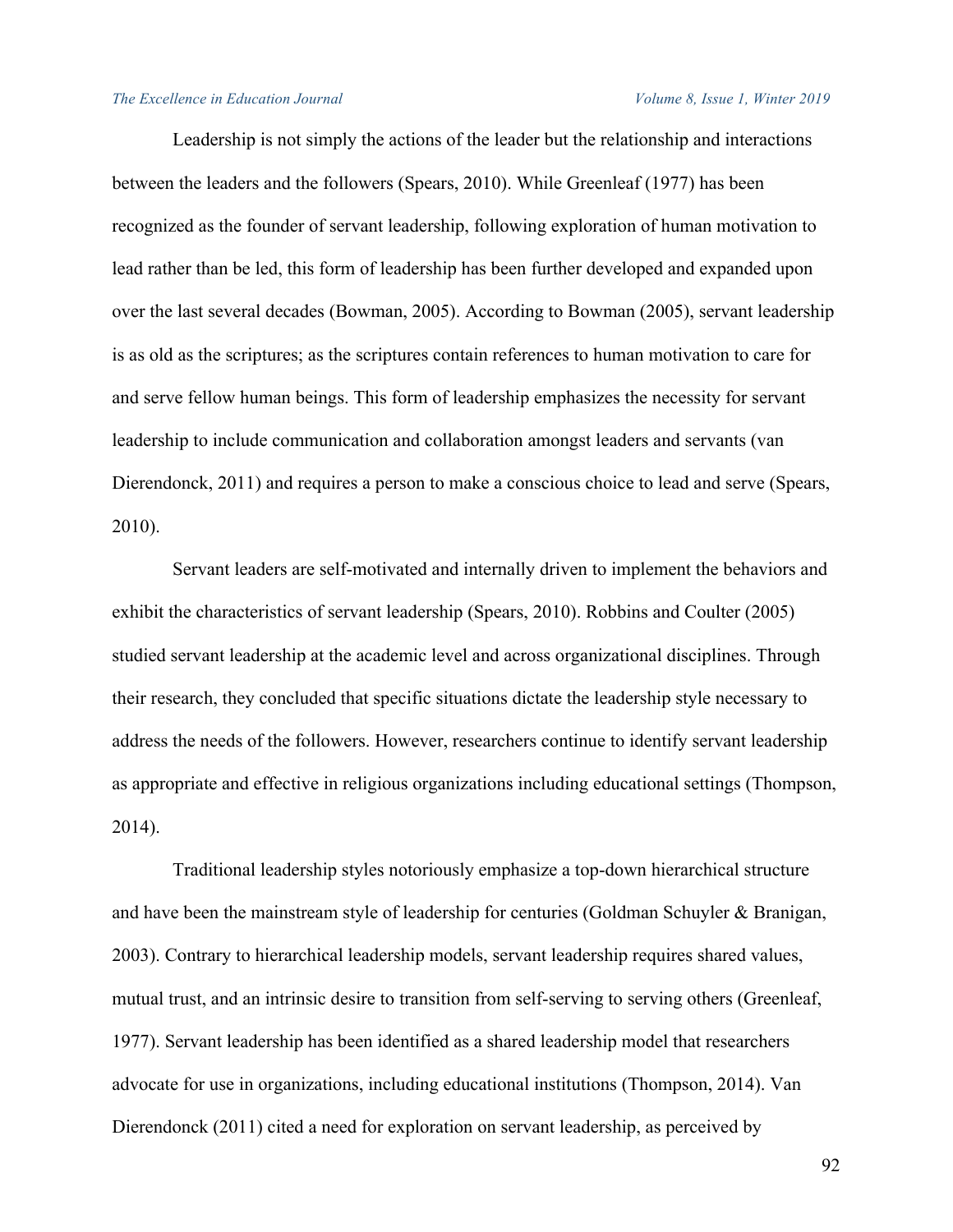stakeholders through multiple forms of research and analysis. As such, this study was designed to implement the recommendation of Van Dierendonck (2011) through a qualitative single case study design exploring how servant leadership influences the perceptions of students at two private Christian denominational campuses.

 While leadership has been well documented within the literature, further exploration of leadership resulted in the development of several leadership styles and models (Choi, 2014). Additionally, leadership emerged as a specific field of study in need of further exploration (Campbell, 1977; Northouse, 2007; Rost, 2000). Leadership affects individuals and groups directly and/or indirectly. In making the attempt to understand how ordinary people become great leaders, Bateman and Snell (2002) studied both good and bad managers in relation to leadership influence concerning work performance and job satisfaction. Results of their study concluded that the influence of a leader is central to followers in goal identification and attainment and that each leader influences his or her followers based on their individual management style (Bateman & Snell, 2002). Further, Robbins and Coulter (2005) found that leadership is situational within academic and organizational disciplines with the leadership style subject to change based on follower needs.

 Transactional leadership is one model frequently used in organizations and relies on direct supervision, group performance, and the implementation of rewards and punishments (Northouse, 2007). The relationship of leader and follower in this model is compared to a business transaction in that tasks are delegated, and followers are expected to perform accordingly (Nazim, 2016). Additionally, relational leadership theories align with organizational driven practices (Northouse, 2007).

 Servant leadership was found to be associated with transformational leadership with regards to the relationship and engagement between leaders and followers (Spears, 2004). In this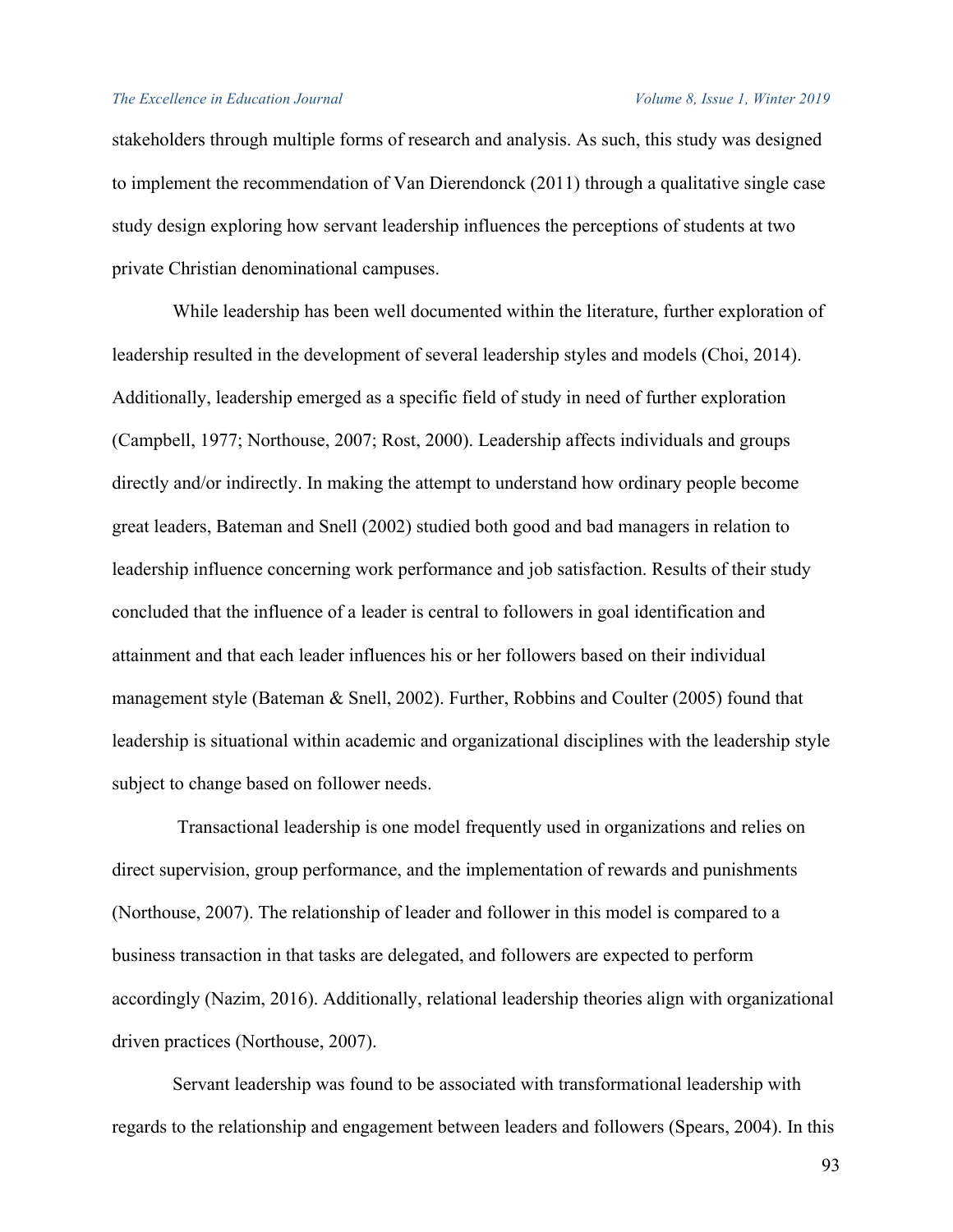leadership model, the leader serves the follower directly and, instead of delegating tasks, the leader supports the followers to attain educational or organizational goals (Greenleaf, 1977). Northouse (2007), through exploring servant leadership, sought to identify specific, innate personality and behavior traits including intelligence, self-confidence, integrity, determination, and charisma. Additionally, Northouse (2007) concluded that visionary and charismatic leadership is a throwback to trait theory, as it relates to innate leadership traits that contribute to effective leadership. Through investigating the actions of leaders, behaviorists contended that these traits could be learned (Northouse, 2007), contrary to the findings of Greenleaf (1977). Kouzes and Posner (2002) suggested leadership traits are not restricted to select individuals but that anyone may elicit change and motivate people to better themselves ands others. These contradictory findings led to further research and resulted in additional theories (Kouzes & Posner, 2002).

 Further, Laub (1998) recommended studying the characteristics of servant leadership to measure an organization's effectiveness. Absent from the literature are studies involving Christian denominational colleges and universities and how servant leadership is exhibited therein (Lambert, 2015). Van Dierendonck (2001) recommended exploration of servant leadership, as perceived by multiple stakeholders, including but not limited to college and university students, using different research methodologies and designs. A stakeholder perspective not represented in the literature is that of students on Christian campuses. Since there is insufficient research currently addressing students as stakeholders, this study filled the gap relating to the impact of servant leadership, as perceived by students on private denominational campuses.

 While this study is not an exhaustive review of the background of the study, it serves to document the necessity to proceed with this study on servant leadership. Leadership has been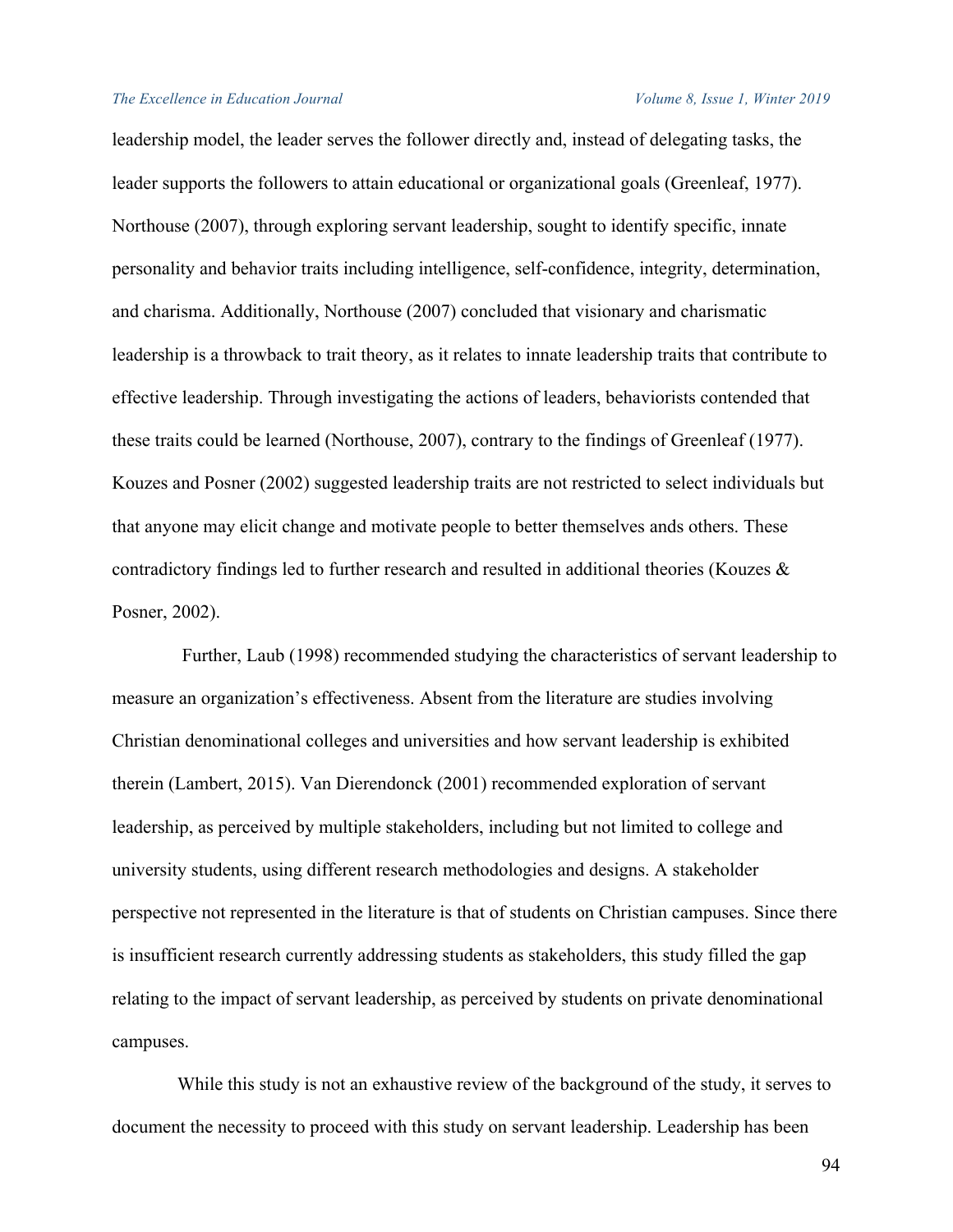proven to identify what elements are missing, how effective an organization is and could be, and measure the possible successes of organizations (Jones & Lioba, 2004). Leadership styles and the implementation of these varying styles continue to advance and evolve in accordance with the needs of organizations (Bashman, 2012).

## **Servant Leadership Defined**

Choi (2014) contended servant leadership emerged as a global phenomenon by the early 1970's. Greenleaf, as the theorist credited for introducing the concept of servant leadership to the mainstream though of leadership theory, stated that great leaders result from leaders that see themselves as servants (Greenleaf, 1977). Therefore, the primary motive of a servant leader is to serve rather than lead. Greenleaf further suggested that the best test on the effectiveness of a servant leader is on whether they can build and maintain common good within an organization and society (Greenleaf, 1977). It should also be noted that it is not only the leader who has to serve but also the organization in order for servant leadership to be effective (Greenleaf, 1997). Through ongoing research into servant leadership and exploring its application in multiple settings including organizations and businesses, Gandolfi, Stone, and Deno (2017) contended that servant leadership is becoming more widely accepted in organizations.

### **Servant Leadership in Education**

Basham (2012) noted the growth consensus among various constituents in education that educational leadership and education in general must change dramatically in terms of leadership. A differing approach must be implemented to further education and allow its leaders (teachers) and followers (students) to be more innovative and work more collaboratively. Further, Basham (2012) found that the theory of a highly centralized management was ineffective and not relevant today, especially as modern world advances and becomes more inclusive and global. As such,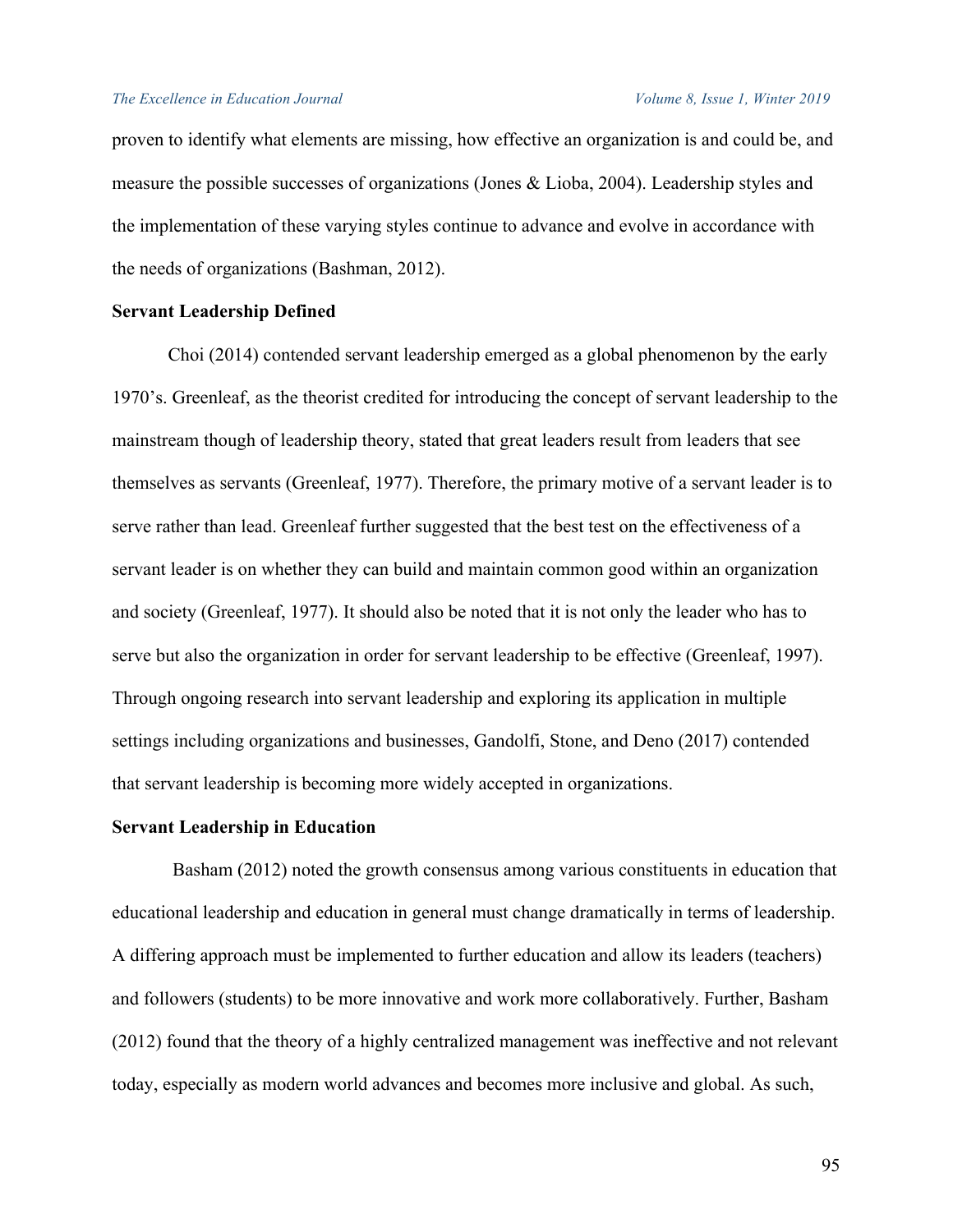this section was dedicated to presenting research and findings specific to the implementation of servant leadership in the field of education.

 Van Dierendonck (2011) suggested furthering the research into servant leadership through exploring the perceptions of multiple stakeholders. As servant leadership gains recognition in the field of leadership, Van Dierendonck (2011) acknowledged its limitations with respect to its place in businesses, organizations, and education. Additionally, at the time of Van Dierendonck's (2011) work, researchers were still determining the influence servant leadership has on performance and how servant leadership relates to other leadership styles and models.

 Further, Basham (2012) acknowledged the growing consensus among a number of educators that educational leadership within academic institutions is in need of reform. Basham (2012) contended that centralized management leadership styles are ineffective and irrelevant in today's society considering ongoing societal evolution. Dyer and Dyer (2017) noted the significance of higher education on shaping and influencing the behaviors of leaders and professionals and suggested higher education also influences societal sustainability, which rationalizes the need to extend servant leadership research to higher educational institutions.

 Extending the work by Van Dierendonck (2011), Satyaputra (2013) stipulated that higher education emphasizes the notion of "serving" and recommended institutes of higher education shift towards a servant model since it is considerably more viable. Further, Satyaputra (2013) suggested that servant leadership be incorporated into higher education due to its ability to promote, motivate, and positively influence students to become servants. Moreover, Saglam and Alpaydin (2017) emphasized the notion that servant leadership provides a modern approach to leadership within the educational sector. Research by Saglam and Alpaydin (2017) investigated the relationship between school administrators' personalities and their behavior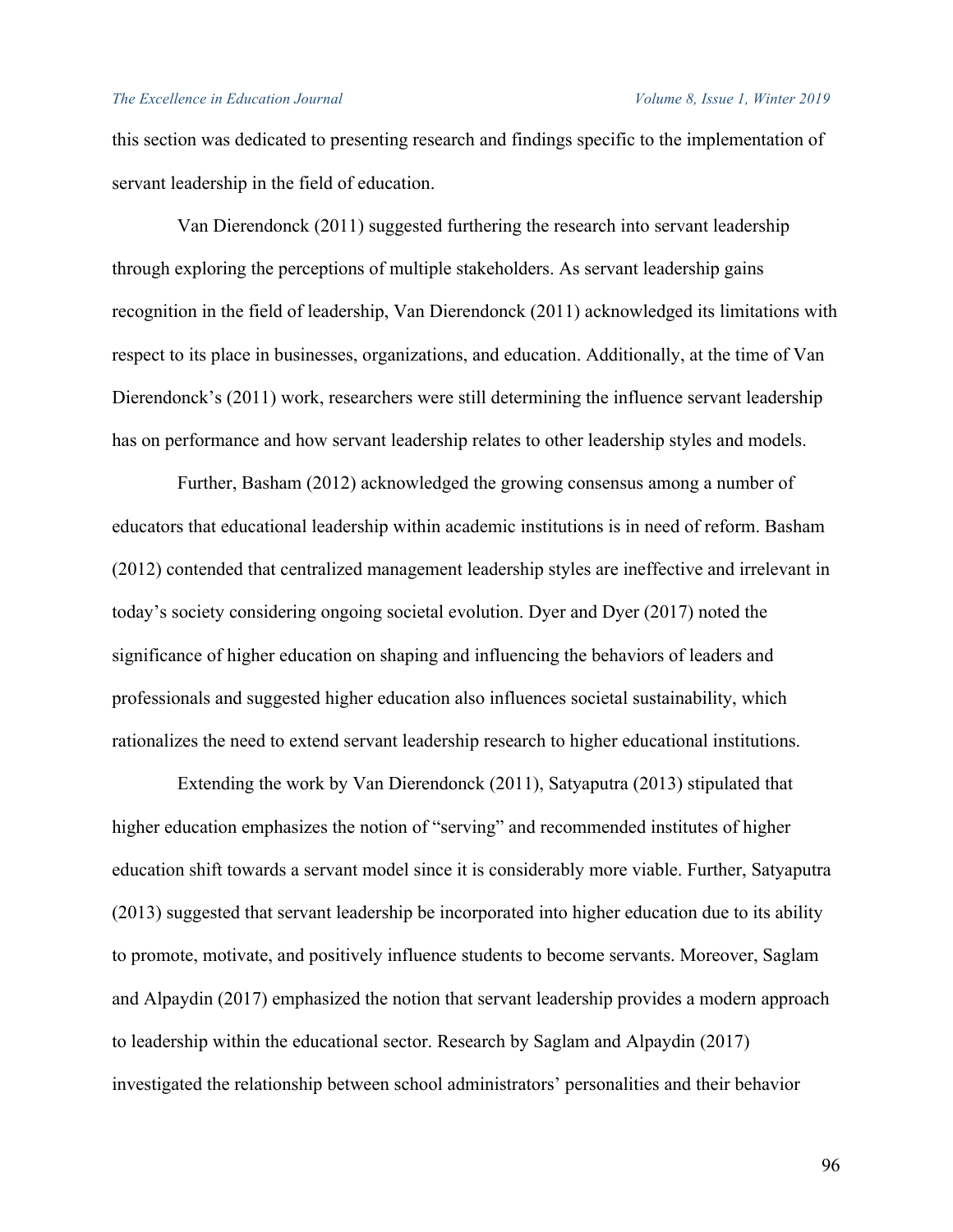consistent with servant leadership, thus furthering the current literature about servant leadership in higher educational institutions.

 Further, the implementation of servant leadership, as suggested by Satyaputra (2013), was found in a study by Lambert (2015). It was noted that the servant leader, or servant teacher, implements an alternative approach to teaching that emphasizes the needs of the learners through providing supports according to the needs of the students. Teachers, utilizing the servant leadership model and becoming servant teachers in educational settings were found to positively influence the academic performance of the students as well as foster personal and academic growth (Lambert, 2015). Additionally, these students were also found to serve their peers. This study also relied on Greenleaf's theory of servant leadership and utilized the qualitative methodology to explore how teachers incorporated servant leadership into their practices (Lambert, 2105).

## **Methodology**

While leadership has been well documented within the literature, research into servant leadership continues to emerge as researchers continue to identify the application of servant leadership across settings. While Dyer and Dyer (2017) acknowledged the influence that higher education has on students and developing leaders and, as such, recommended furthering the research on servant leadership in higher educational settings. Further, research by Lambert (2015) concluded that teachers utilizing the servant leadership model were effective at influencing the student performance and noted an increase in student engagement. However, Lambert's research was taken from the perspectives of the professors. Thus, student perceptions on servant leadership implemented within higher educational settings remain absent in the literature.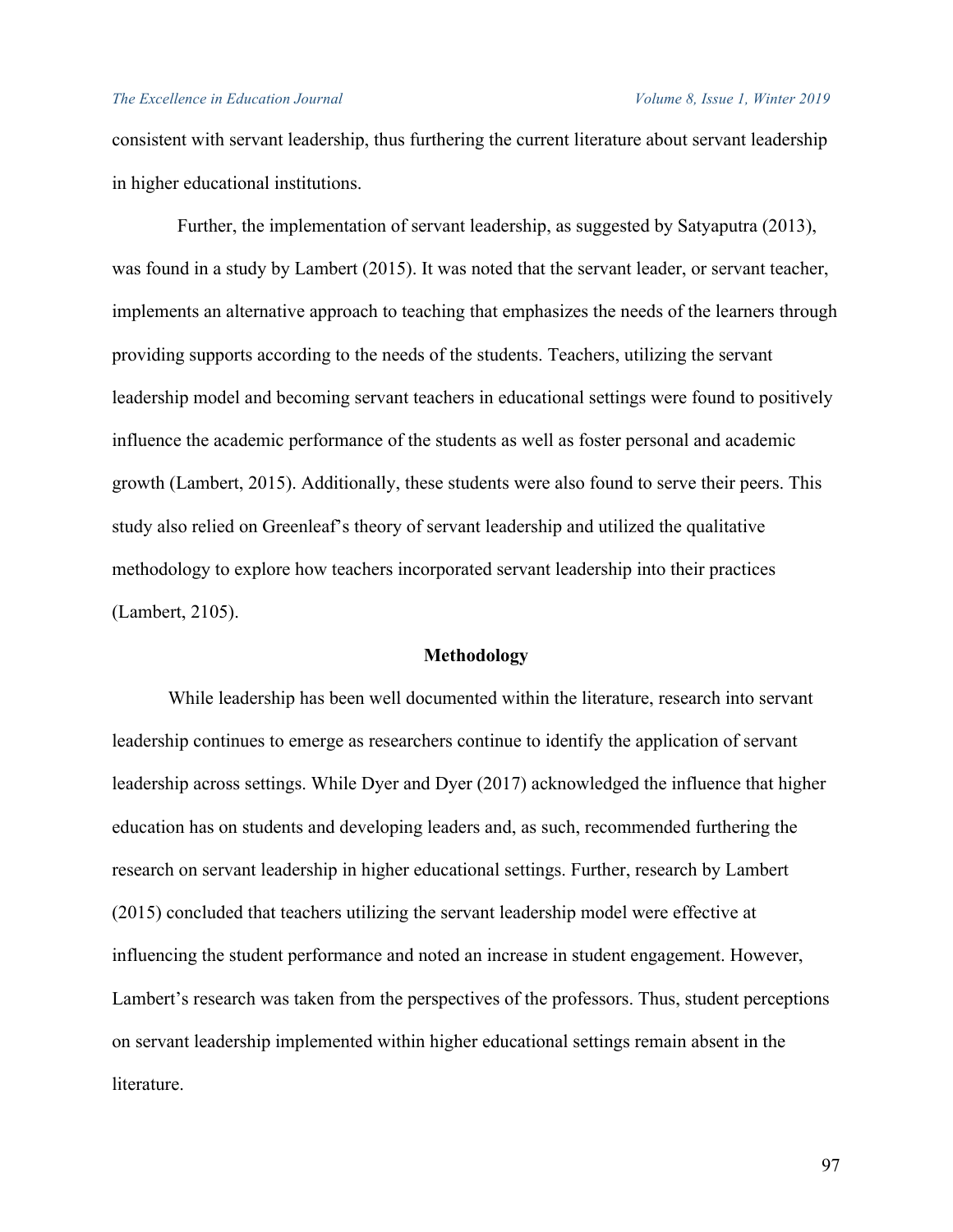The theoretical foundation of this study relied upon work by Greenleaf (1977) in the development of the servant leadership model. Greenleaf (2002) asserted that the Christian church is potentially the best proponent of servant leadership considering servant leadership is founded on the principle that the servant leaders are responsible for serving, rather than just being served. Van Dierendonck (2011) documented the need for research on servant leadership from multiple stakeholder perspectives. Since the perceptions of students in higher educational settings remained unexplored, the researcher furthered the literature by exploring how the application of servant leadership on denominational campuses influenced students' understanding of servant leadership, involvement and behavior within their campus community. The subjects were 20 university undergraduate students from two private Christian denominational campuses in a mid-Atlantic Appalachian state with students ranging from freshman to seniors. Research on how students at two private Christian denominational campuses experience servant leadership filled the gap present in the literature and provided recommendations for implementing servant leadership in other organizations.

In this study, the central phenomenon was how the application of servant leadership on denominational campuses influenced students' understanding of servant leadership, involvement and behavior within their campus community. Therefore, this study explored the perceptions of students regarding how servant leadership leads to increased involvement and participation in their campus community. Additionally, this study investigated how servant leadership influences students at their respective campuses.

To conduct the single-case study design, the researcher relied upon the use of three sources of data including interviews, questionnaires, and a researcher's journal. The three sources of data were selected based on the purpose of this study, phenomenon, and the posed "how" research questions. Further, interviews, questionnaires, and a researcher's journal are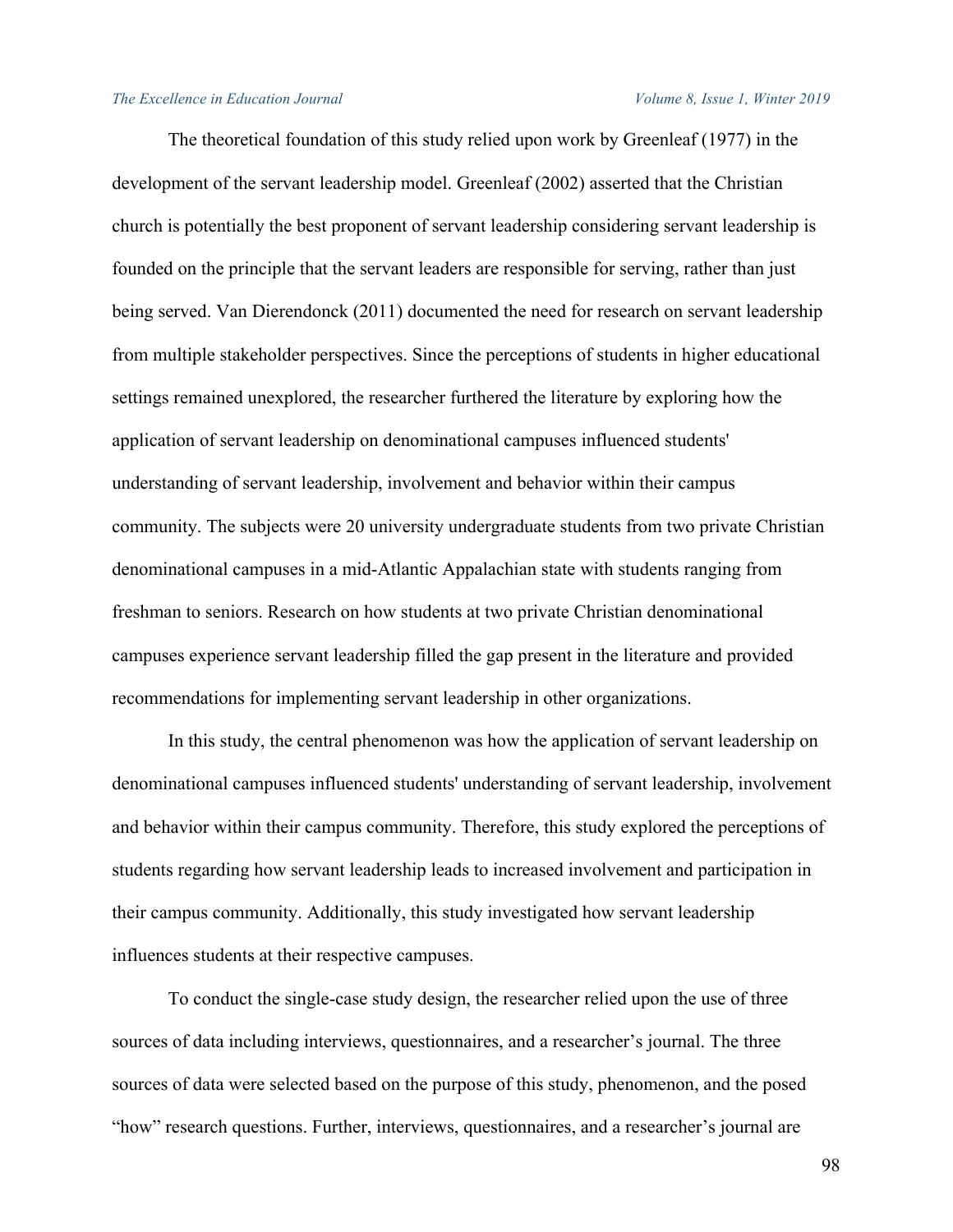common when conducting single-case study designs and when answering "how" questions (Yin, 2014). Additionally, the phenomenon for this study aligns with the qualitative methodology in that this researcher explored the perceptions of individuals within the natural setting of the phenomenon (Stake, 1995).

## **Research Questions**

Three research questions were generated to understand and explore the phenomenon. In this study, the three research questions were "how" questions designed to explore the perceptions of students with regard to the influence of servant leadership on student involvement and behavior on campuses and how servant leadership leads students to become involved in activities and such on their campuses. Research questions included:

RQ1: How does servant leadership influence the perceptions of students at two private Christian denominational campuses?

RQ2: How does servant leadership lead students to be involved in their campus community? RQ3: How does servant leadership influence student behaviors in campus life?

## **Research Design**

This qualitative descriptive single-case study sought to explore student perceptions of servant leadership, how servant leadership influences involvement on campuses, and the students' definition of servant leadership based on students attending two private denominational Christian universities in a mid-Atlantic Appalachian state. Since this study explored a rare phenomenon absent from current available literature, the descriptive case study design was considered most appropriate (Yin, 2014). Further, the researcher examined how the implementation of servant leadership and behaviors was exhibited by servant leaders. These are consistent with the use of descriptive case studies, as Yin (2014) noted that investigating individual behaviors is one rationale for choosing the descriptive case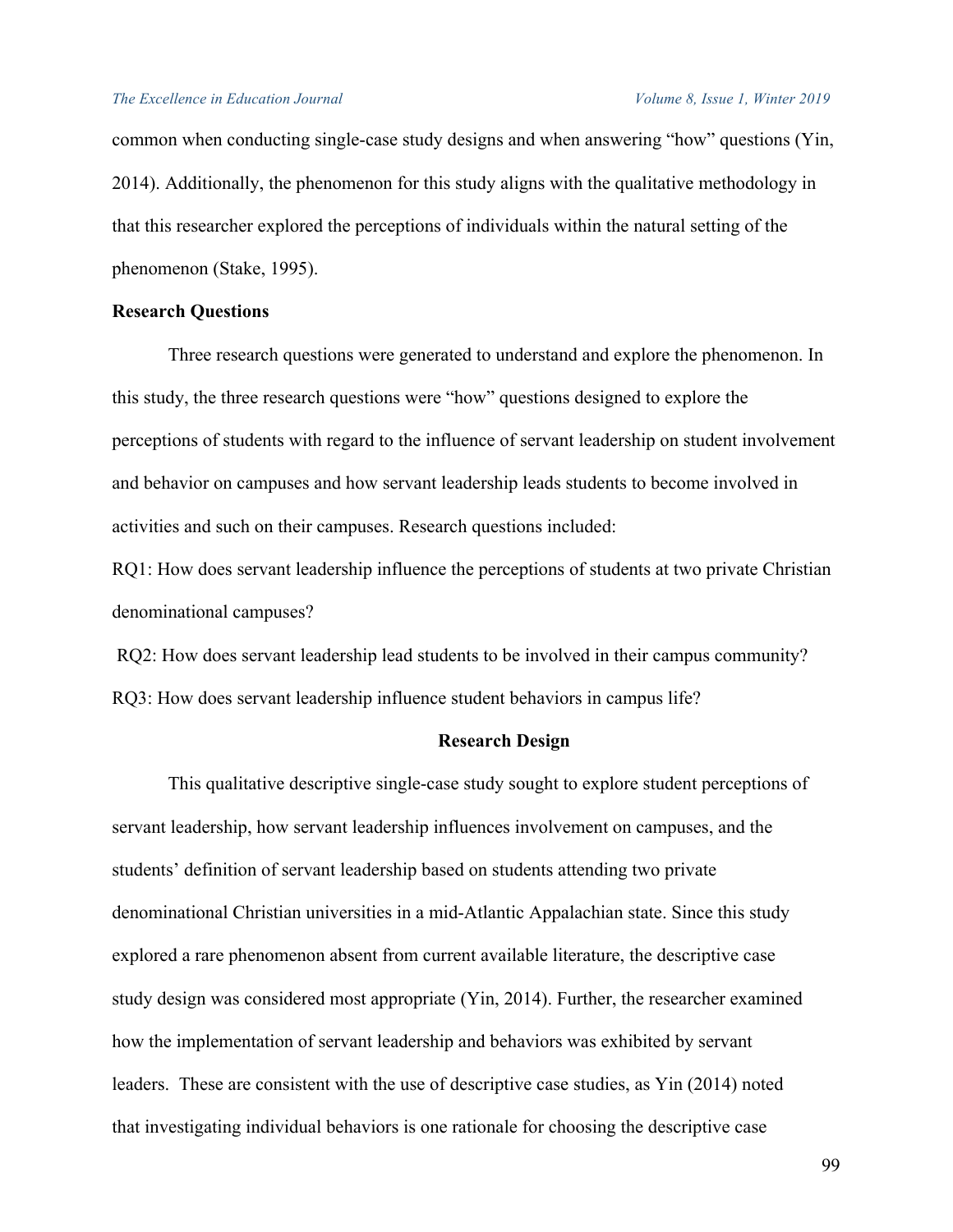study over other options. While the other types of case studies were considered, including exploration, explanation, and evaluation studies, the descriptive case study best aligned with the purpose and phenomenon.

The case study design was utilized for its ability to explore a qualitative phenomenon that posed "how" questions in alignment with a qualitative methodology intended to gain indepth knowledge of the phenomenon (Stake, 1995). The sample size for this study included 20 undergraduate students from two separate, private denominational universities. To research the phenomenon and answer the research questions, the researcher conducted semi-structured interviews and utilized questionnaires and a researcher's journal to attain the data. The use of interviews, questionnaires, and a researcher's journal are considered appropriate for conducting qualitative case studies (Yin, 2014).

This study relied on the single-case study research design since this study was holistic with no subunits identified (Yin, 2009). The study was bounded due to the exclusion of all other students by limiting the study to undergraduate students at two private denominational campuses. Additionally, Yin (2009) established that a case study should be utilized when the research questions are "how" or "why." In the case of this study, only "how" questions were posed to explore this phenomenon. Moreover, according to Yin (2014), "the case study has been a common research method in psychology, sociology, … business, education, nursing, and community planning ...[since] the distinctive need for cases study research arises out of the desire to understand complex social phenomenon" (p. 4). Further, this was a descriptive single-case study to present on a "rarely encountered situation or one not normally accessible to researchers" (Yin, 2014, p. 215). Therefore, this study used the descriptive single-case study research design.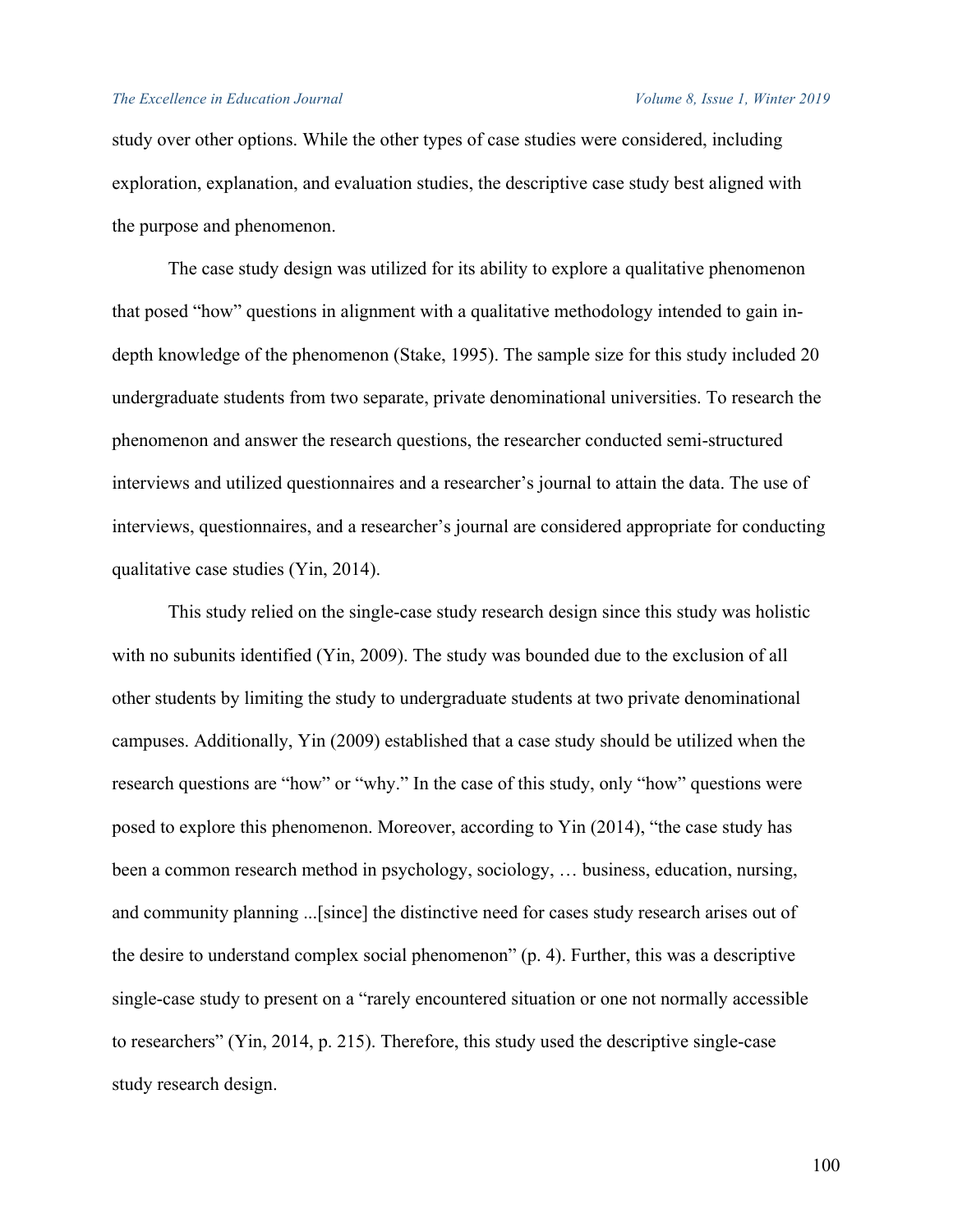## **Population and Sample Selection**

The sample for this descriptive single-case study was comprised of 20 participants from undergraduate students from each of two pre-selected private, denominational universities. This study included students ranging from freshman to seniors pursuing an undergraduate degree. Through the selection of only students attending two particular Christian universities, the unit of analysis was isolated to a specific group and within a certain time period distinguishable from other similar groups, which established and bounded the case (Yin, 2014). Yin (2009) contended that data saturation, the point in which the researcher would no longer glean further data exploring the phenomenon, would be reached through the participation of 12-15 individuals. Therefore, the researcher sought and attained data saturation through identifying 20 potential participants, using purposive sampling. By gathering 20 potential participants, the researcher was able to protect against attrition.

A case study conducted by DeMatthews (2015) relied upon one participant and was able to gather enough data to answer the research questions using only two sources of data. Additional qualitative researchers, including Watson et al. (2016) conducted case studies relying on fewer than 20 participants while Haber-Curran and Tillapaugh (2014) utilized a mixedmethods study by included 26 participants for the qualitative phase of the study. Therefore, based on similar research and the case study design, the researcher concluded 20 participants to be appropriate for this study. The 20 students who participated comprised the sample population enabled the research to ensure a bounded case, as participants were attending specific unique universities, as opposed to state and public universities.

Since this was a descriptive single-case study design, participants were requested to participate in semi-structured interviews and questionnaires. They were notified of this participation required in the Informed Consent document. These two sources of data were used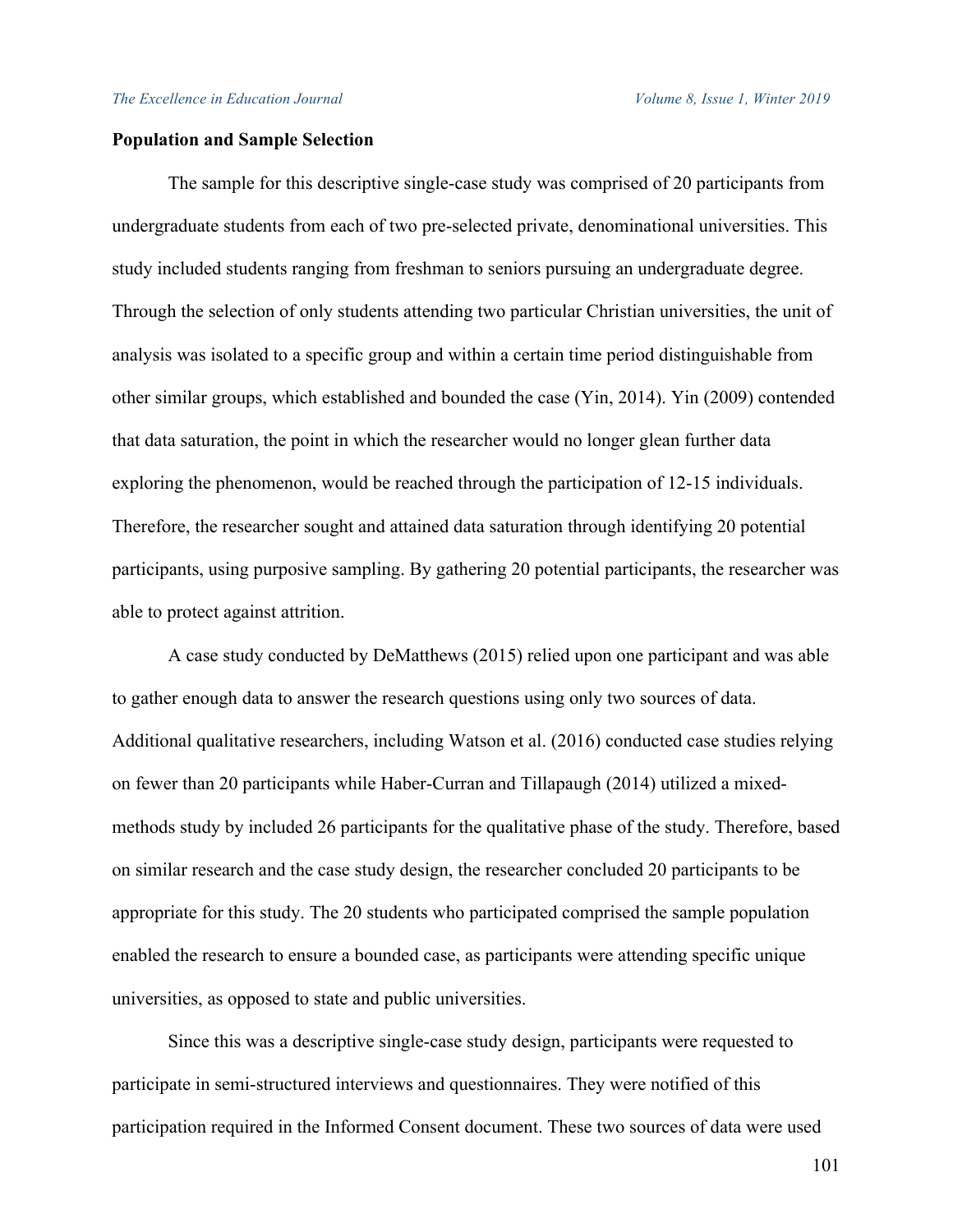to answer the three posed "how" questions for the study while the researcher's journal added valuable information to each research question as well. The researcher's journal recorded additional information pertaining to the research questions and phenomenon with an emphasis on participant behaviors, mannerisms, intonation and inflection, and facial features during the interviews. The researcher also documented comparisons between and amongst the participants, common phrases and words used by participants, and similarities and differences in the ways in which participants answered the interview questions and questionnaire.

With regards to the interview questions, the researcher constructed the interview questions with the intention of ensuring interviews would last no less than 30 minutes in length but expected interviews to be completed in approximately one hour. The semi-structured interviews included a total of 15 questions while the questionnaire had 20 questions, primarily seeking demographic information but also contained questions designed to answer the posed research questions. The use of three sources of data enabled the research to conduct methodological triangulation (Denzin, 2009).

## **Sources of Data**

Three sources of data were selected to explore the phenomenon and address the "how" questions generated for this study. While case study research may involve a variety of data collection methods (Stake, 1995), the researcher committed to the use of semi-structured interviews, questionnaires, and a researcher's journal. Since the research sought to explore how students perceived servant leadership and its influence on denominational university campuses, it was necessary to utilize three sources of data to reach data saturation and ensure thick descriptive data was obtained (Yin, 2014).

The research questions were all "how" questions designed to elicit the perceptions of participants to gain insight into the phenomenon. In qualitative studies, it is imperative that the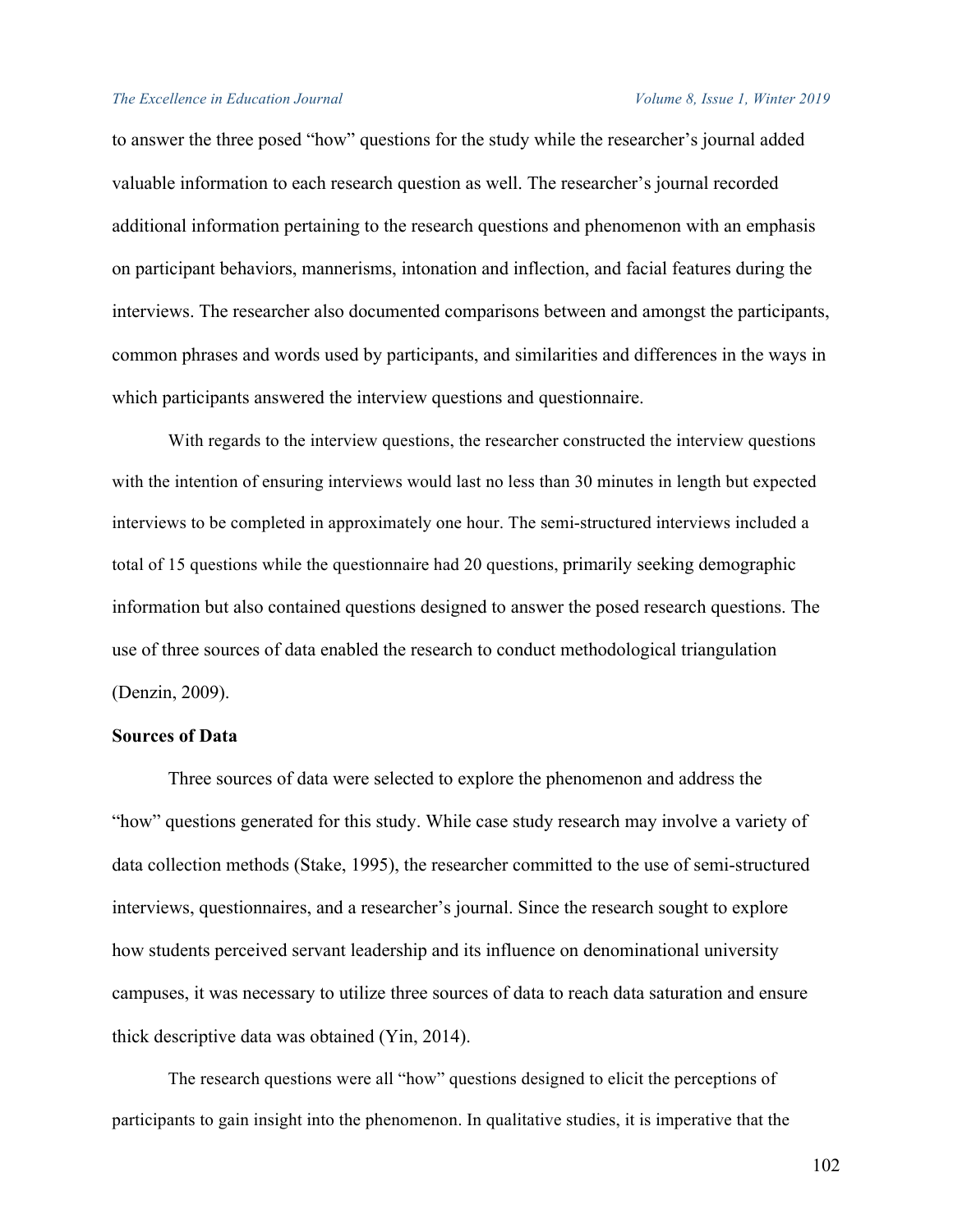research examines the perceptions and lived-experiences of the participants (Stake, 1995). As such, the researcher wrote semi-structured interview questions to guide the interviews but also allow participants an opportunity to provide additional information into their experiences and perceptions regarding the phenomenon (Yin, 2014). Further, the researcher constructed a questionnaire for participants that also targeted the phenomenon (Yin, 2009). Through the creation of questions specific to the phenomenon and purpose of this study, the researcher increased the reliability and validity of the study (Yin, 2009).

While the semi-structured interviews included questions pertaining to the phenomenon and the perceptions of the participants, the questionnaires elicited additional insight into the phenomenon as well as demographic information. Questionnaires returned data on: (a) student perceptions of the application of Servant Leadership, (b) how servant leadership influences students, (c) how servant leadership makes a difference in leading students to be involved on their campus community, and (d) how students exhibit the qualities of servant leadership. The third source of data was the researcher's journal that was used to record notes during and after the interviews as well as report on biases, assumptions, observations, and thoughts pertaining to the phenomenon.

For this study, semi-structured interviews provided substantial detail while the questionnaires and researcher's journal contributed additional depth and data that was used to reference against the interview responses during method triangulation (Denzin, 2009). The researcher's journal recorded additional information pertaining to the research questions and phenomenon with an emphasis on participant behaviors, mannerisms, intonation and inflection, and facial features during the interviews. The researcher also documented comparisons between and amongst the participants, common phrases and words used by participants, and similarities and differences in the ways in which participants answered the interview questions and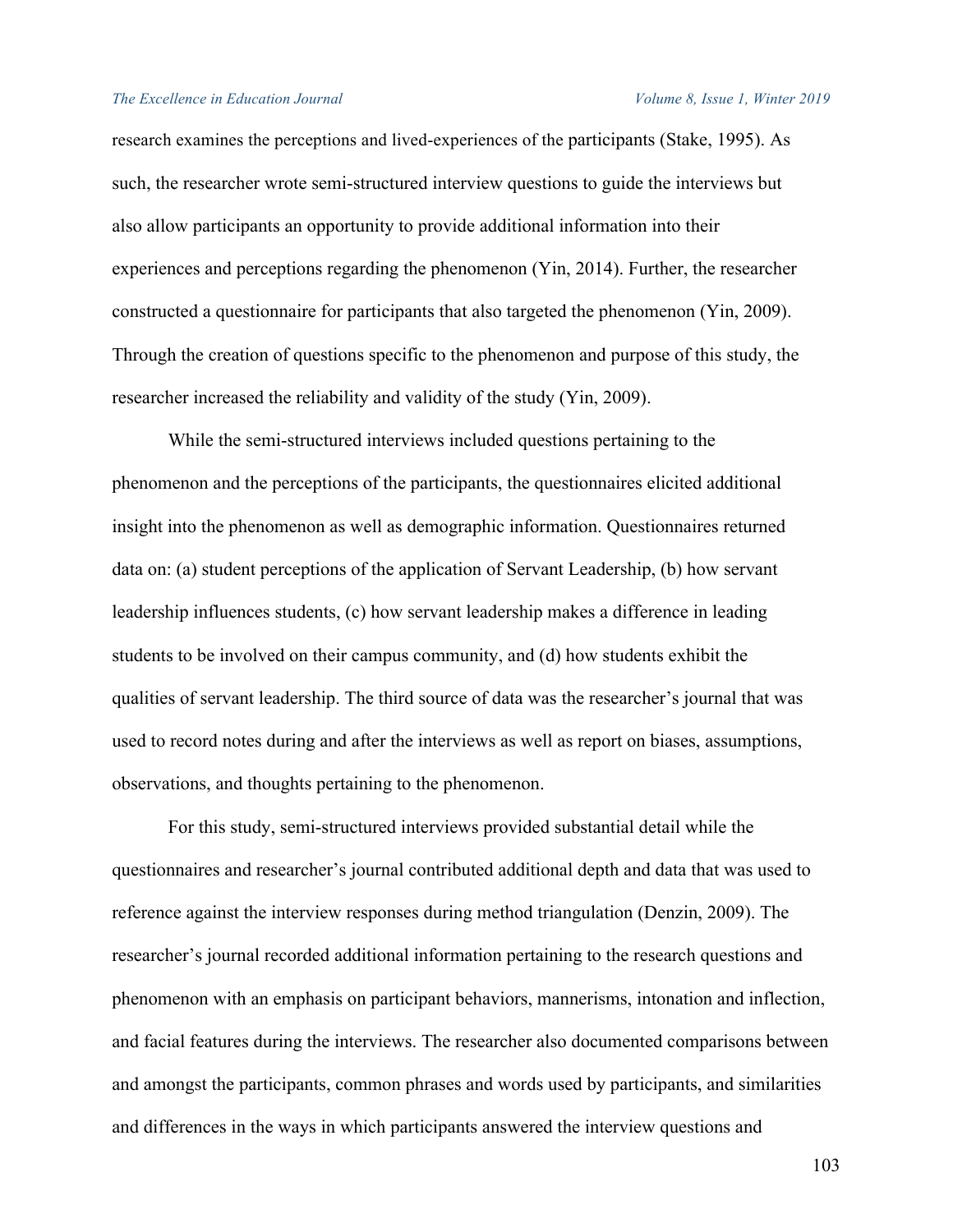questionnaire. Validity and reliability were also enhanced through the use of three sources of data, as the sources yielded a sufficient amount of data that aligned with the research questions and phenomenon of this study found after coding and analysis (Yin, 2014).

## **Results**

Literature showed that many have studied leadership and servant leadership from the perspective of academic advisors, faculty and staff (Bodia & Nawaz, 2010) but no studies, to date, have explored servant leadership from the perspective of the student on a private denominational college campus. Thus, research exploring the application of servant leadership on private Christian universities from the perspective of students remained absent from the literature prior to this study. Further, since students represent a different set of stakeholders within the university setting (Van Dierendonck, 2011; Lambert, 2015) and this study relied on students attending denominational universities, their perceptions should be considered unique (Spears, 2004). While Blanchard (2017) contended that role models for the concept of servant leadership can be found in various philosophies and persons throughout history, the perceptions of students attending Christian universities remains absent in the literature and requires exploration.

 Participant subjects ranged, in age, from 18-21 years of age. There were 14 females and six males that chose to participate in this study, thus totaling 20 participants. Each participant had either graduated from high school or attained a GED and was pursuing an undergraduate degree. The results yielded by this study enabled the researcher to provide a comprehensive overview of the perceptions of servant leadership held by undergraduate students attending two denominational Christian universities.

 *Servant Leadership Running in the Background* emerged as the theme from the data of this study. This theme was derived from keywords and phrase that comprised codes. Some of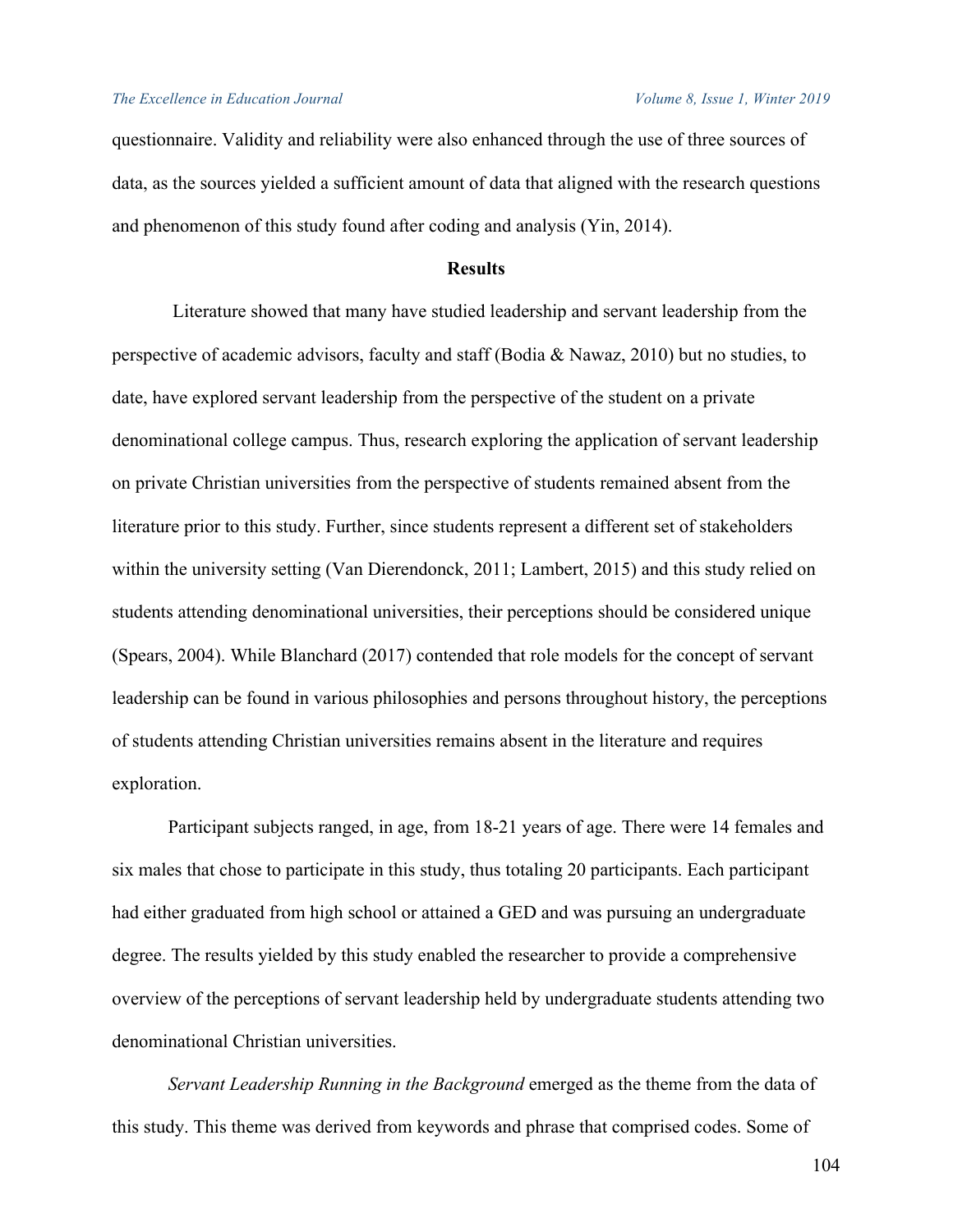those keywords and phrases included "opportunities," "background," "serving," "influenced," and campus community." Students repeatedly shared how they were able to recognize opportunities to exhibit servant leadership on their respective campus communities. The participant responses regarding servant leadership and the frequency of the aforementioned codes, led to the creation of the theme *Servant Leadership Running in the Background.* This theme provided insight into each of the three research questions for the study. However, it primarily answered the first and second research questions regarding how servant leadership influences the perceptions of participants and how servant leadership leads students to be more involved on campus.

 Participant 2 in the study perceived servant leadership to be "somewhat in the background and not in the forefront of this campus." While Participant 2 acknowledged the presence of servant leadership, the participant also noted that it existed in the background and attributed this to be because the campus "is small where everyone knows each other." This participant went on to explain how "you can make friends easily, therefore, you are not just a number." The size of the campus influenced the perception of servant leadership and its influence on students and their involvement on campus since it was a small school and students knew one another.

 Further, Participant 2 acknowledged that servant leadership was present on the campus and exhibited by faculty, staff, housekeeping and other students. Participant 2 shared, "When I think of servant leadership, I think of all the staff in the cafeteria because they are so open, warm, [and] they complement others and they brighten my day when I see them." For this participant, the servant leadership was revealed to be present on campus amongst faculty and the presence of servant leadership, running in the background, elicited strong positive feelings for this participant.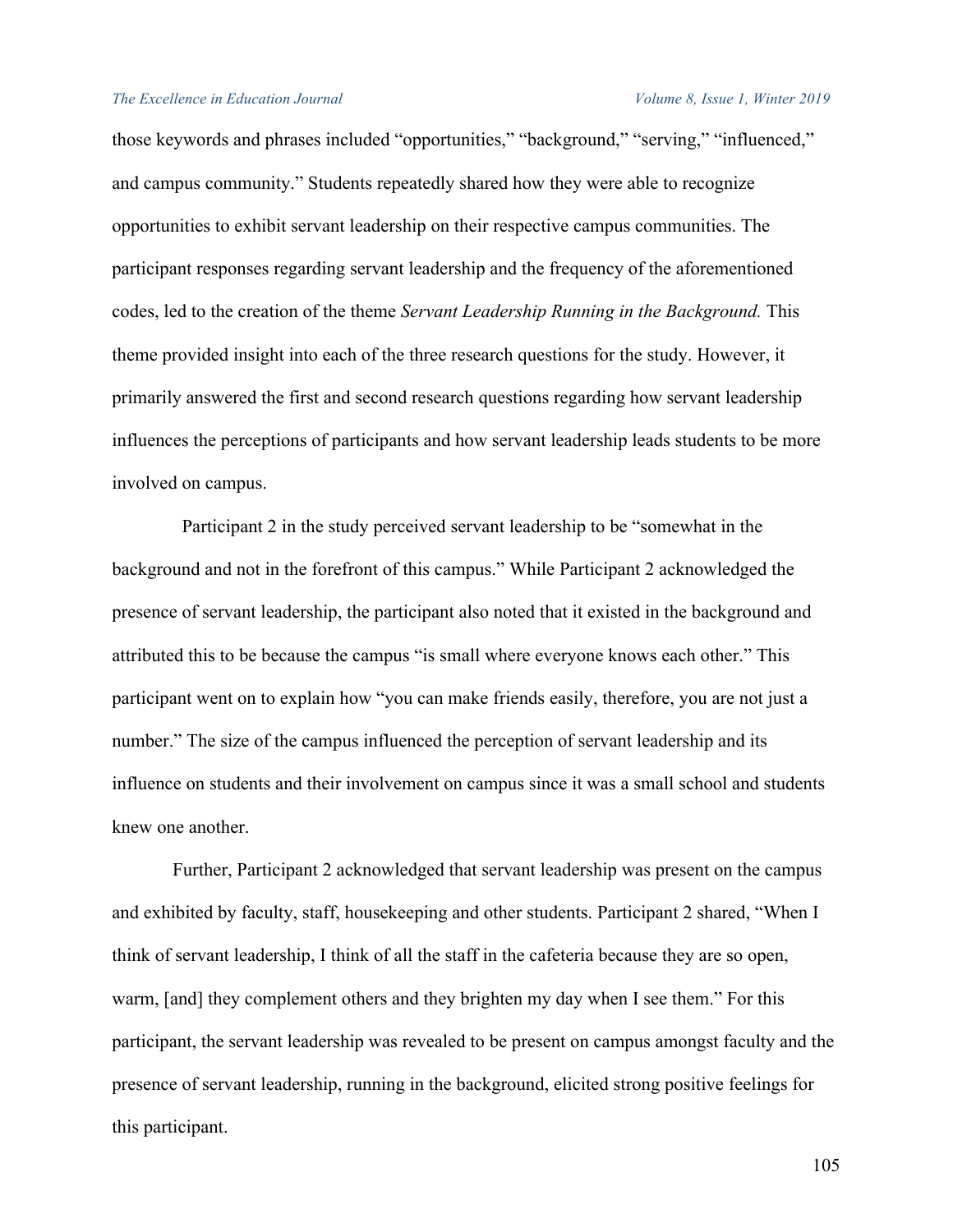Additionally, Participant 2 wanted to add, "no one calls it servant leadership, but it is what they are doing; serving others by being kind, open, warm and just wanting to know how your day is going." She explained, "I see the workers in the cafeteria and actually everyone on campus in some way, shape, or form unselfishly serving others. Isn't this what servant leadership is all about?" This participant shared how "students know that they are to be leaders and servants, but it is not in our vocabulary." Participant 2 was able to identify characteristics of servant leaders and share experiences engaging with servant leaders on campus but also acknowledged that the term "servant leadership" was not used on commonplace. This may account for why the participant stated, "Servant leadership exists but, in the background, kind of like on the computer where one program is running in the background of the program, which you are working [on] at present. This was one participant that found servant leadership to be influential on campus but remarked that servant leadership was in the background despite the exhibited behaviors of campus faculty, staff, and students that implement servant leadership.

 For Participant 10, it was apparent that servant leadership existed on campus and there were times that it was more prominently noted in the forefront of this participant's mind and other times when it occurred in the background. This participant shared examples of when servant leadership was present based on their perception and eluded to the influence of servant leadership when the participant said, [it] would encourage servant leadership in front of me." Further, Participant 10 shared, "It is only after you have been here on campus for a while that you discover that servant leadership is happening." Based on the perceptions of this participant, servant leadership exits on campus, but it takes some time to see and appreciate it across the campus.

 The perceptions provided by Participant 6 echoed Participant 10's sentiment regarding servant leadership on campus. Participant 6, in fulfilling her role as a resident advisor on campus,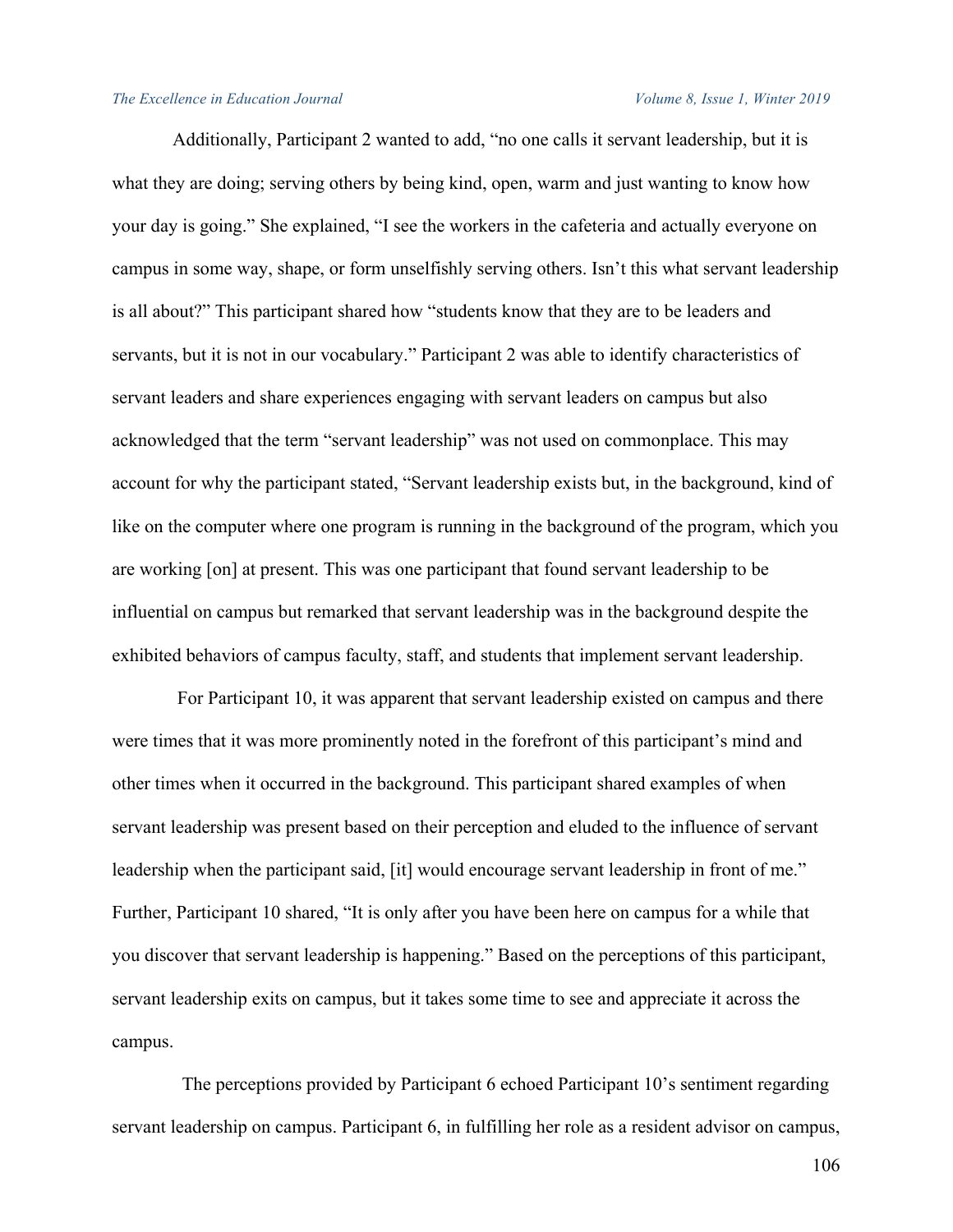the participant reported seeing servant leadership but found it was not at the forefront of the campus but existed in the background. This participant stated, "I believe servant leadership on this campus is in the background and not the first thing students see when they entertain [the idea of] coming to the campus as a student." Participant 6 shared, "This is not a bad thing; it is simply reality. The longer you are here on campus the more you'll see servant leadership being played out [across campus]." Participant 2, Participant 10, and Participant 6 all found noted how servant leadership existed on their respective campuses but remained in the background. Further, Participant 10 and Participant 6 shared that it takes time and exposure to servant leadership on the campus before students begin to see servant leadership in action.

 Further, the perceptions of Participant 9 were similar to the perceptions shared by the other participants. In the case of Participant 9, this participant described servant leadership being grounded on their respective campus. According to Participant 9, "Servant leadership works to bring the campus together, especially as it keeps us grounded in a good spirit on campus. I find this campus [and the people] very helpful [and] friendly and [I see] very successful people." This participant reflected back to freshman year stating, "I also believe servant leadership is in the background of this campus, especially my freshman year, but it is growing through Christian leaders who put into action their faith in the community on campus and off campus." The perceptions of this participant were similar to other participants in that servant leadership existed on campus but in the background becoming more apparent to students over time.

## **Implications**

 This qualitative descriptive, singe-case study explored the perceptions of the application of servant leadership at two private, Christian denominational universities. This particular exploration was developed to address a gap in the research literature identified by Van Dierendonck (2011) and Lambert (2015) and to further the current knowledge on this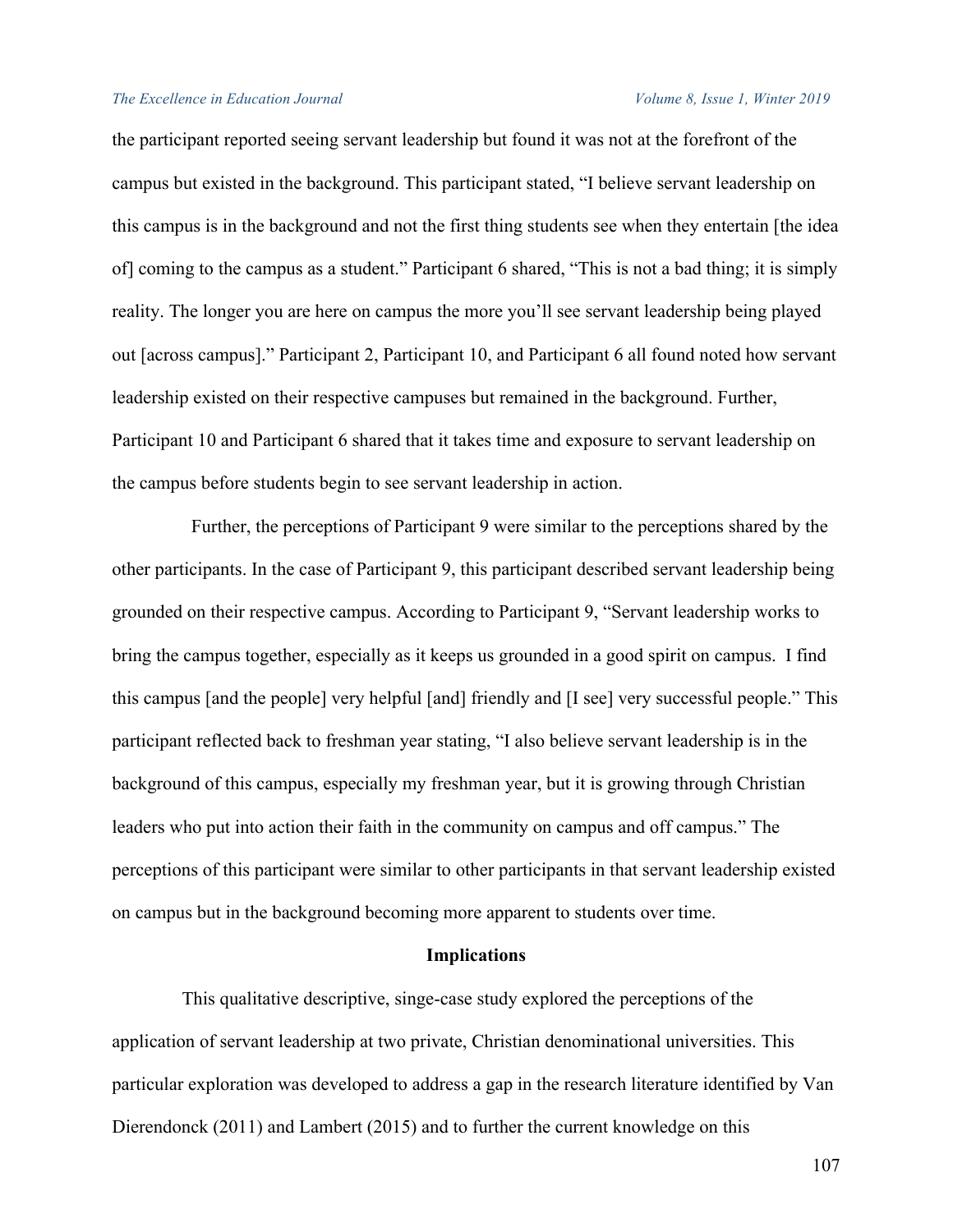phenomenon through exploring students attending private Christian denominational universities. The implications included theoretically, practically, and future implications based on the findings of this study.

## **Theoretical Implications**

 Based on the findings of this study, the conceptual framework was proven appropriate based on this study's research questions, purpose and design, which was derived, in part, from Greenleaf's (1977) theory of servant leadership. The data collected resulted in theoretical implications including the appropriateness of servant leadership on university campuses.

 Participants shared how servant leadership was influential in motivating and inspiring individuals to serve members of their campus community as well as members of their surrounding community off campus. Based on Greenleaf's (1977) theory of servant leadership, servant leadership inspires and motivates others to serve by the servant leaders serving others before themselves. Further, providing students with the opportunities to serve others became a theme and illustrated how giving student's opportunities to serve increased student involvement in campus resulting in additional students exhibiting the characteristics of servant leadership. Thus, this study has theoretical implications with regards to the necessity to implement and foster servant leadership in higher education.

## **Practical Implications**

The conclusions of this study revealed that servant leadership and the student perceptions of its application have the ability to impact students attending private Christian universities. The study found that students at both campuses recognized the underlying philosophy of Greenleaf's (1977) theory of servant leadership and the philosophical foundations of their respective institutions in regard to servant leadership. For universities, practical implications included providing students opportunities to serve. At universities that do not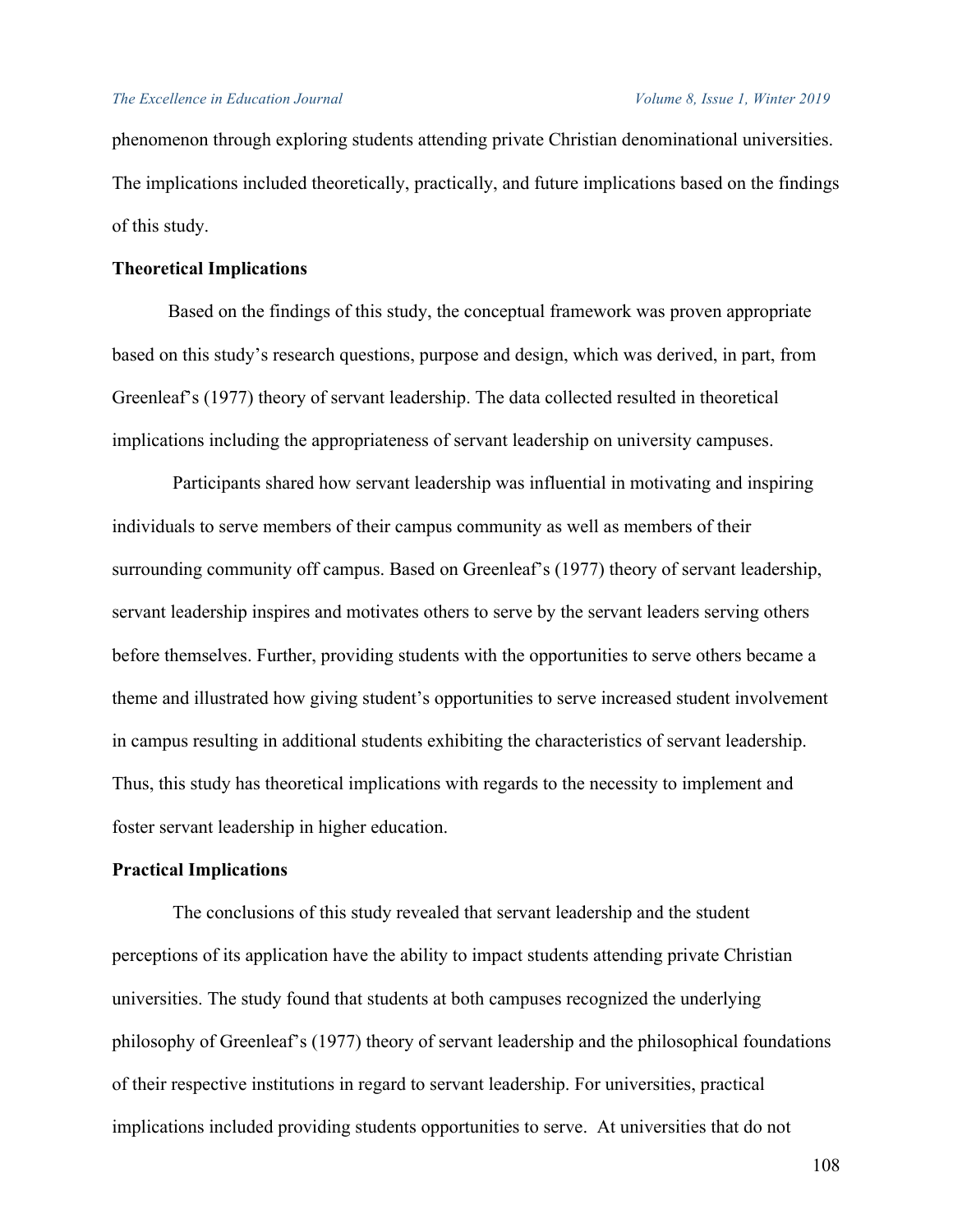currently implement or encourage servant leadership, encouraging students to become involved through creating programs and establishing outreach opportunities with groups or organizations within the community should yield servant leaders. From this study, participants reported opportunities to serve as a gateway to exhibiting servant leadership. Further, participants shared how servant leadership was a domino effect in that seeing others involved in the community inspired them to become more active. Therefore, practical implications emerged from participants reporting the benefits of servant leadership in their lives as well as how servant leaders impacted the communities.

## **Future Implications**

This study revealed that servant leadership, from the perspective of students attending two private Christian campuses, was much needed and beneficial to the participants and the community. Future implications should include an increased number of adults engaging in community service and volunteering their time and energy to serving others. The results of this potential implication include members of the community receiving ongoing supports that may yield to reduced homelessness and starving individuals. Further, for individuals volunteering at schools, there may be an increased interest and passion for volunteering or tutoring, free of charge, struggling students. The result would be higher academic achievement that may yield to more students attending colleges, gaining employment, and/or increased community involvement by school-aged students. Since it was found that observing and witnessing servant leaders providing services, more individuals became active in serving others, the application of servant on university campuses and within the community may result in greater outreach programs to serve those in need.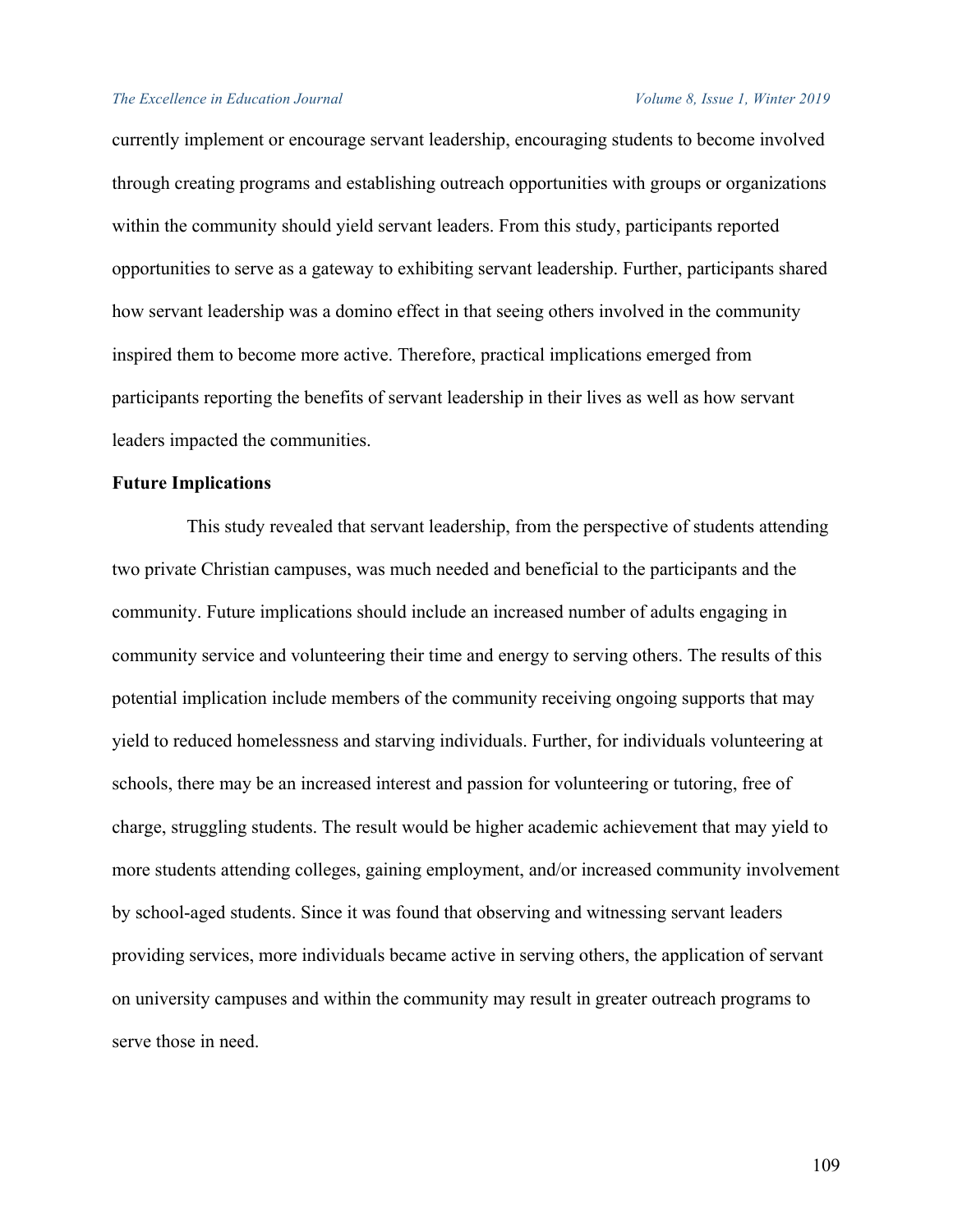## **Conclusions**

 This study showed several recommendations for future practice in the field of higher education, specifically in terms of student perceptions of the application of servant leadership at private, Christian denominational campuses. At a basic level, higher-educational institutions should provide their student bodies with opportunities to serve on and off campus, thus engaging students in their community while attending their respective universities and propel them to continue serving beyond their college years. Since servant leadership was found to be influential on motivating and inspiring others to serve (Greenleaf, 1977), colleges and universities should promote servant leadership. Further, McKenzie & Swords (2000) concluded the appropriateness of servant leadership in educational institutions since it contributes to the empowering of others.

 Further, each institution should, according to the findings of this study, review its philosophical foundations in terms of servant leadership and consider integrating servant leadership into its school's philosophy and purpose. Additionally, each higher education institution should implement elements of servant leadership and encourage faculty and staff to exhibit servant leader characteristics to facilitate the emergence of servant leadership on campus. Servant leadership on campuses should also include opportunities for students to serve the community until students are motivated to expand the university's efforts to increase student involvement and create new opportunities independently.

 Finally, each institution should explore if and how students serve other students on campus and if and how students are active members of the community. After assessing the current level of student involvement and levels of serving, the university should investigate opportunities to expand upon work already done and broaden opportunities. It is also suggested that faculty and staff work in unison with students to determine appropriate outreach programs and opportunities to serve based on student interests and community needs. Future clubs and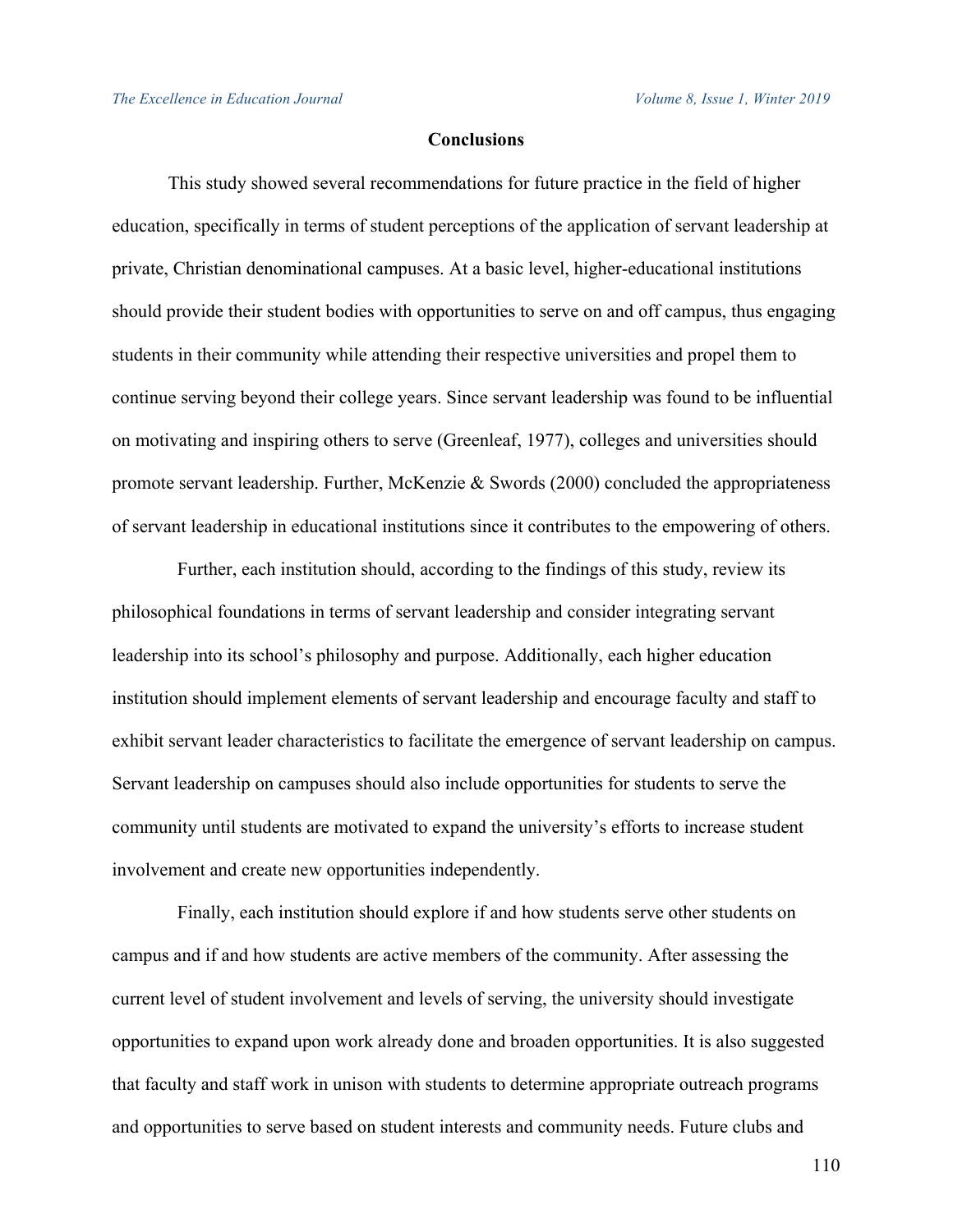organizations may arise from university faculty working with students. Universities should also consider the possible impact that students may have on their communities and consider other ways to incorporate servant leadership on and off campuses.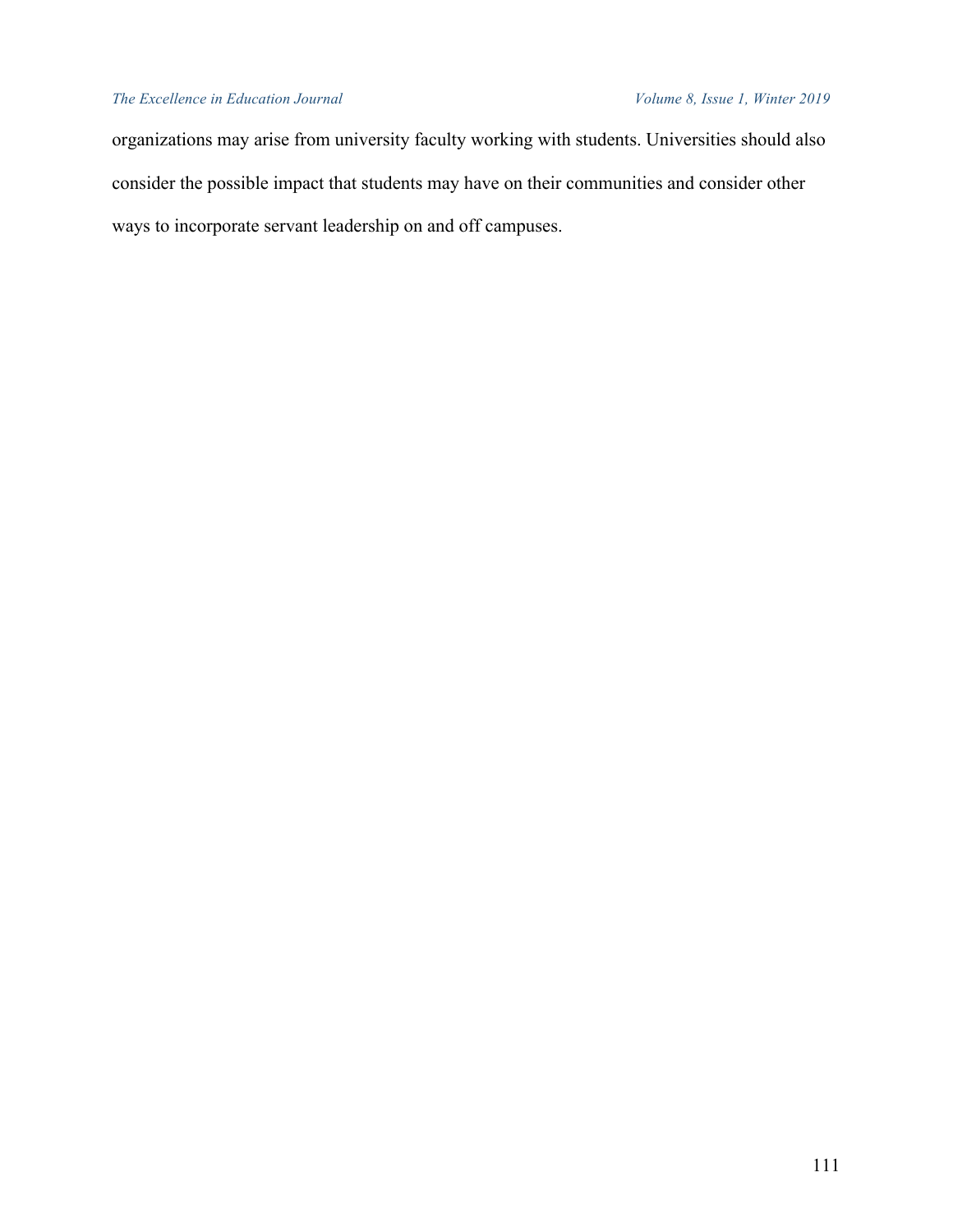## References

- Bateman, T. S., & Snell, S. A. (2002). *Management: Competing in the New Era* (5th ed.). New York, NY: McGraw Hill Companies, Inc.
- Blanchard, K. (2017). Servant leadership in action. *Chief Learning Officer, 16*(9), 18-21.

Brown, G. A. (2010). Teachers' perceptions of the importance of identified servant leadership characteristics for high school principals in two diverse communities (Doctoral dissertation, Virginia Polytechnic Institute and State University). Retrieved from http://scholar.lib.vt.edu/thesis/available/etd-03182010

211048/unrestricted/BROWN\_GA\_D\_2010.pdf

Bodia, A., & Nawaz, M. (2010). Comparative study of the full range leadership model among faculty members in public and private sector higher education institutions and universities. *International Journal of Business & Management, 5*(4), 208-214.

Bowman, R. F. (2005). Teacher as servant leader. *Clearing House, 78*(6), 257-259.

- Campbell, J. P. (1977). *The cutting edge of leadership: An overview*. In J.G. Hunt & L. L. Larson (Eds.), Leadership: The cutting edge. (pp. 221-234). Carbondale: Southern Illinois University Press.
- Choi, G. (2014). The leading servant. *The Journal of Applied Christian Leadership, 8*(1), 8-16.
- DeMatthews, D. (2015). Making sense of social justice leadership: A case study of a principal's experiences to create a more inclusive school. *Leadership and Policy in Schools, 14*(2), 139-166. DOI:10.1080/15700763.2014.997939
- Denzin, N. K. (2009). *Qualitative inquiry under fire: Towards a new paradigm*. New York: Taylor & Francis.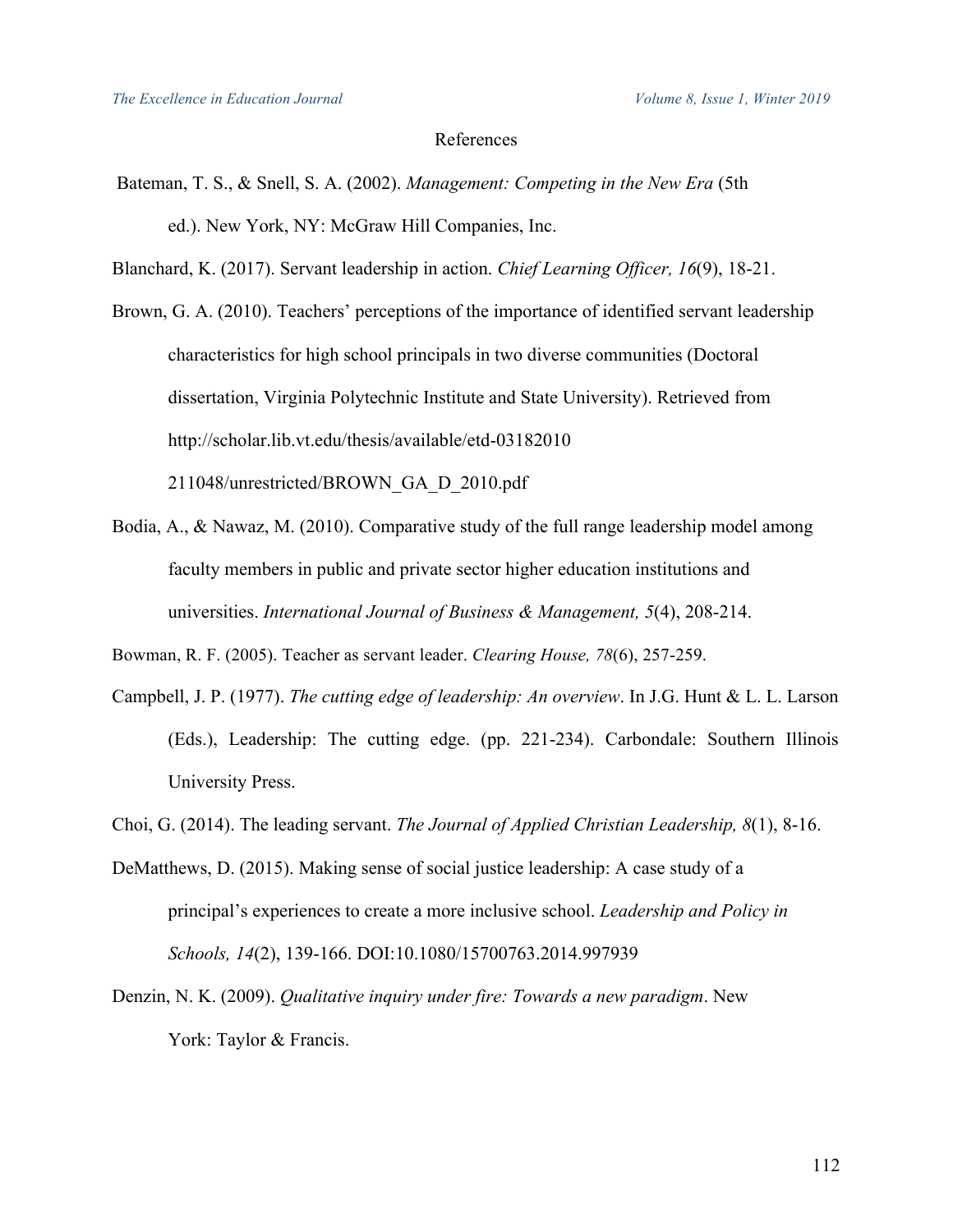- Dyer, G., & Dyer, M. (2017). Strategic leadership for sustainability by higher education: the American College & University Presidents' Climate Commitment. *Journal of Cleaner Production,* 111.
- Greenleaf, R. K. (1977). *Servant leadership: A journey into the nature of legitimate power and greatness*. Mahwah, NJ: Paulist Press.
- Greenleaf, R. K. (2002). *Servant leadership: A journey into the nature of legitimate power and greatness*. New York: Paulist Press.
- Goldman Schuyler, K., & Branigan, L. (2003). The power line: A model for generating a systemic focus on organizational health. *Journal of Applied Sociology, 20*(2), 77-88.
- Haber-Curran, P., & Tillapaugh, D. W. (2014). Student-centered transformative learning in leadership education: An examination of the teaching and learning process. *Journal of Transformative Education, 13*(1), 65-84.

Jones, H., and Lioba, I. (2004). The servant leader. *Nursing Management, 11*(3), 20-24.

- Kouzes, J. M., and Posner, B. Z. (2002). *The leadership challenge* (3rd ed.). San Francisco: Jossey-Bass.
- Lambert, D. M. (2015). Faculty as servant teachers: An exploration of servant leadership applied to nursing education. Faculty as servant teachers.
- Laub, J. A. (1998). Organizational leadership assessment [Assessment protocol]. Retrieved from http://www.olagroup.com/documents/instrument.pdf
- Laub, J. A. (1999). Assessing the servant organization: Developing the organizational leadership assessment (OLA) instrument. Unpublished Dissertation, Florida Atlantic University, Boca Raton.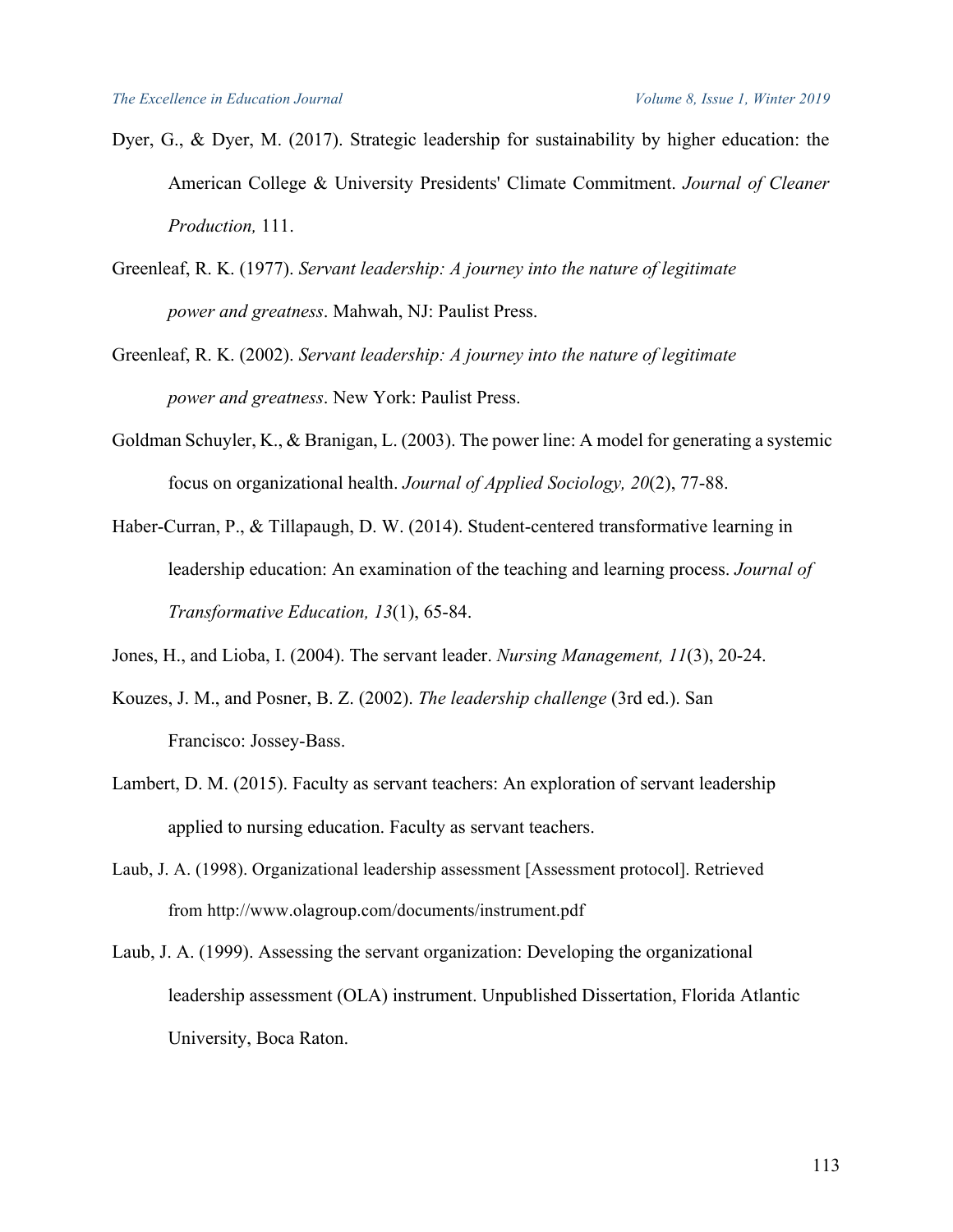Mak, C., & Zhang, K. C. (2013). Teachers' perceptions of a community participation programme for preschoolers with autism. *Emotional & Behavioral Difficulties, 18*(1), 102-117. Retrieved from http://library.gcu.edu:2048/login?url=http://search.ebscohost.com.library.gcu.edu: 2048/login.aspx?direct=true&db=eric&AN=EJ1010814&site=eds-

live&scope=site

- McKenzie, J., & Swords, D. (2000). Maintaining relevance in business education: A framework for exploring alternative teaching paradigms. *International Journal of Value-Based Management, 13*, 273-295.
- Nazim, F. (2016). Principals' transformational and transactional leadership style and job satisfaction of college teachers. *Journal of Education And Practice, 7*(34), 18-22.
- Northouse, P. G. (2007). *Leadership: Theory and practice* (4th ed.). Thousand Oaks, CA: Sage Publications.
- Saglam, M. H., & Alpaydin, Y. (2017). The relationship between school administrators personalities and servant leadership behaviours. *Journal of Education And Training Studies, 5*(8), 106-113.
- Satyaputra, A. G. (2013). Servant leadership for higher education. *Christian Education,* (2), 483.
- Spears, L. C. (2004). Practicing servant-leadership. *Leader to Leader, 34*, 7-11.
- Spears, L. C. (2010). Character and servant leadership: Ten characteristics of effective, caring leaders. *The Journal of Virtues & Leadership, 1*(1), 25-30. Retrieved from https://www.regent.edu/acad/global/publications/jvl/vol1\_iss1/Spears\_Final.pdf